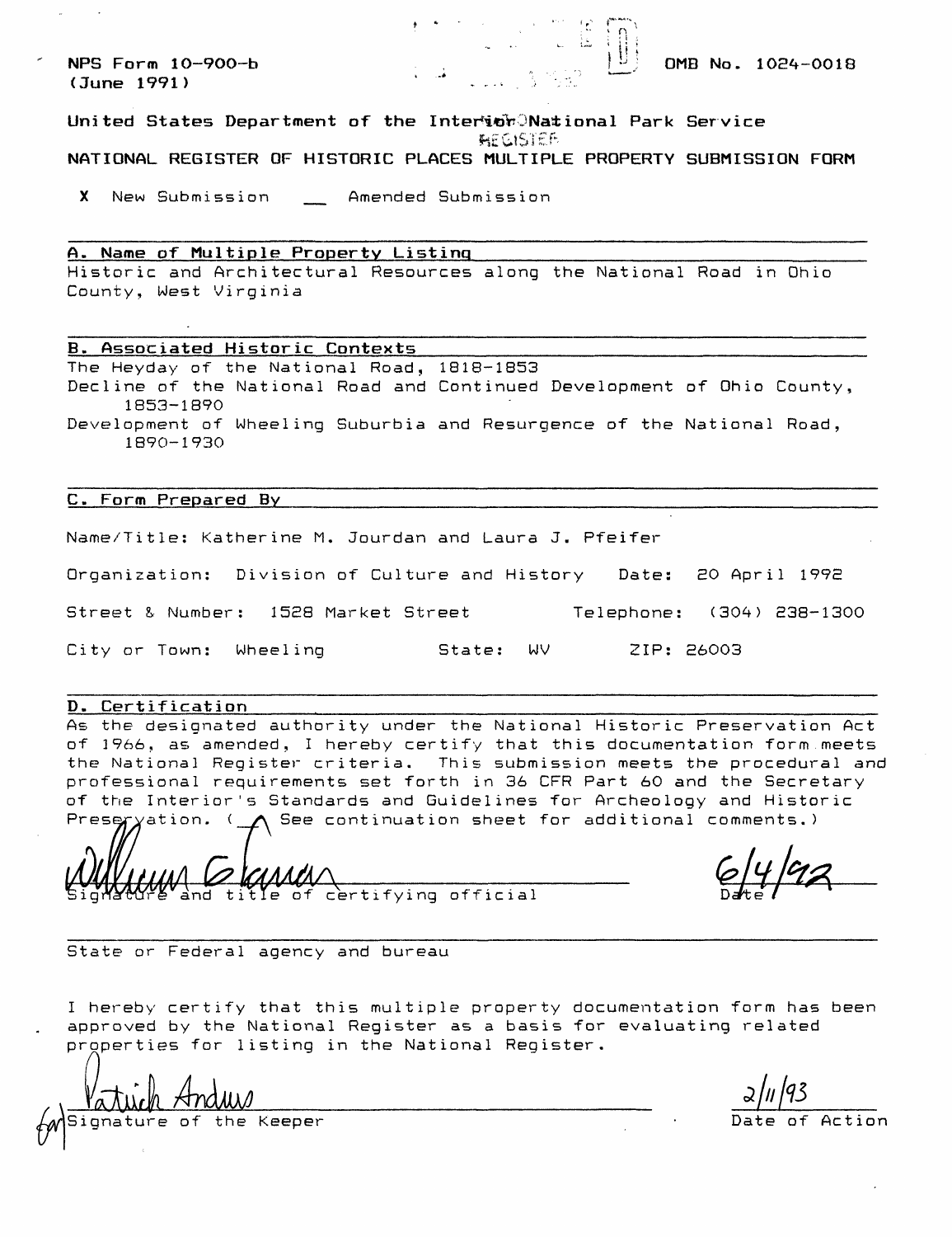**United States Department of the Interior 8 8 1992 Marshall DEC 2 8 1992** National Park Service

# **National Register of Historic Places Continuation Sheet**

Section number  $B$  Page  $1$ 

Historic and Architectural Resources Along the National Road in Ohio County, West Virginia B. ASSOCIATED HISTORIC CONTEXTS

Construction of the National Road to Wheeling 1805-1818 The Heyday of the National Road 1818-1853 Decline of the National Road and Continued Development of Ohio County 1853-1890 Development of Wheeling Suburbia and Resurgence of the National Road 1890-1935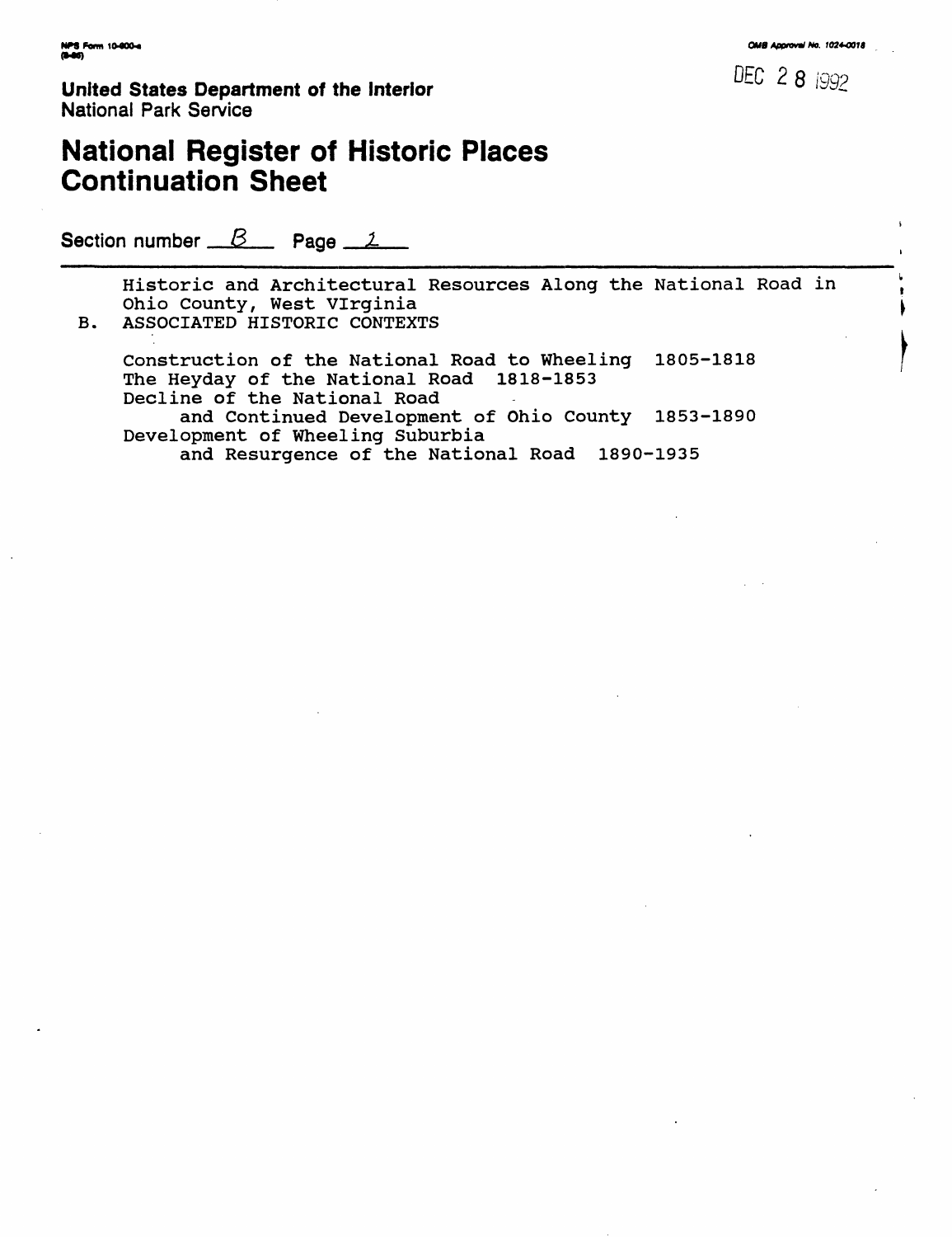(B-86)

**United States Department of the Interior**  $\text{DEG}$  **2 <b>8**  $\text{BSE}$ **National Park Service**

**NATIONAL REGISTER OF HISTORIC PLACES CONTINUATION SHEET**

Historic and Architectural Resources along the National Road in Ohio County, West Virginia<br>Section Number E Page Page 1 **Statement of Historic Context** 

#### **INTRODUCTION**

Westward expansion caused the clamor for better transportation links with the east coast and connections for marketing goods produced in the west. As early as 175E the Ohio Company of Virginia, which included George Washington among its members, engaged the blazing of a path from Cumberland, Maryland, to its trading post, on the Monongahela River. This work was carried out with the employment of the Delaware Indian Nemacolin, so that this predecessor to the National Road was called Nemacolin's Path. Later Washington was to travel this route on three military campaigns to drive out the French, including his retreat to Fort Necessity, and the ambush and death of General Edward Braddock. The idea for a roadway linking the western territories to the east coast was again expressed by George Washington and Thomas Jefferson in 1784, when a portage between the Potomac and Ohio River was desired by native Virginian's seeking to establish trade with Ohio Valley settlers.

Western settlers continued to demand better transportation routes. The major obstacle to a roadway was the costs to construct such an undertaking. The project was not possible by any lone state and cooperation among the states was very poor. The question was then raised to have the federal government pay for the road using the Doctrine of Implied Powers which was an interpretation that Congress, in addition to expressly enumerated powers, also possessed resultant and implied powers derived from the clause of the Constitution which states: "To make all laws which shall be necessary and proper for carrying into execution the foregoing powers, and all other powers vested by the Constitution in the government of the United States, or in any department or officer thereof." In 1803, Congress and President Thomas Jefferson felt that the following powers implied a power to adopt and execute internal improvements: 1. The right to establish post offices and post roads; 2. The right to declare war; 3. To regulate commerce; 4. To pay the debts and provide for the common defence and general welfare.

Because some Americans considered federal financing of internal ^ improvements to be unconstitutional, congressional leaders devised a method to circumvent opposition, without passing an amendment, by means of a compact between Congress and the states which were to be carved out of the Northwest Territory. It was Albert Gallatin, Secretary of the Treasury, in a letter dated February 13, 1802 that proposed that if the states would exempt the lands sold by Congress from taxation for ten years, five percent of the net proceeds from sale of those public lands in the new states would be used for construction of roads, "first from the navigable waters emptying into the Atlantic to the Ohio CRiverl, and afterwards continued through the new State". Gallatin proudly endorsed this letter "Origin of National Road". The enabling act to allow Ohio to form a state constitution passed in April 1802 and provided admission of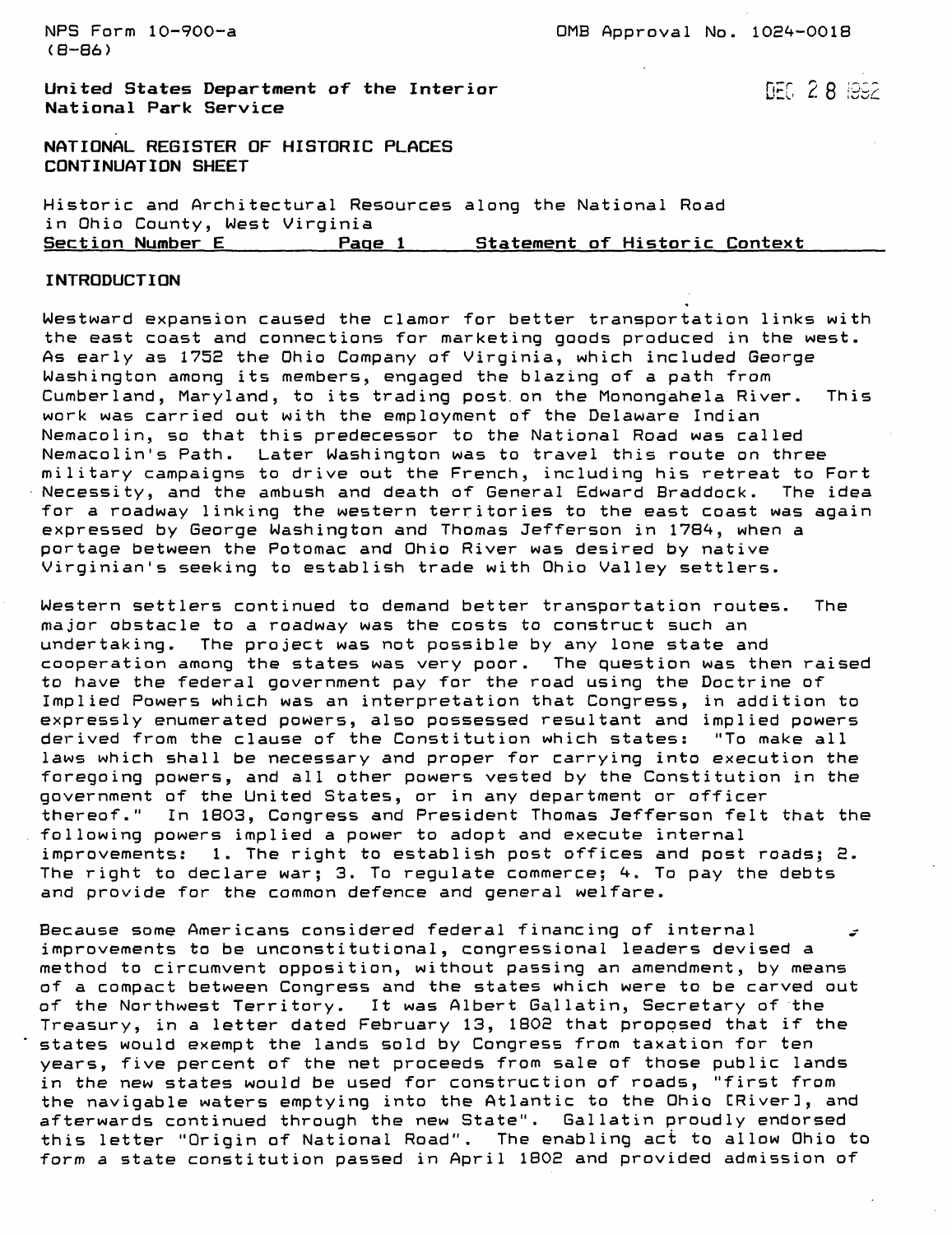$(B - B)$ 

NPS Form 10-900-a 0MB Approval No. 1024-0018

 $\Box \Box$   $\angle$  8  $\Box$ 

**United States Department of the Interior National Park Service**

NATIONAL REGISTER OF HISTORIC PLACES CONTINUATION SHEET

Historic and Architectural Resources along the National Road in Ohio County, West Virginia Page 2 **Statement of Historic Context** 

Ohio to the Union in 1803, as well as containing provisions for construction of such a road leading to the state of Ohio as well as across its interior. Of the five percent from the proceeds of sale, three percent was used for laying out and making roads within the State of Ohio, leaving two percent of the appropriation to make a road across Maryland, Pennsylvania, and (West) Virginia to the Ohio border. Such appropriations continued as other states joined the Union, for example Indiana (1816) and Illinois (1818).

## **CONSTRUCTION OF THE NATIONAL ROAD TO WHEELING 1805-181B**

The beginning point of the National Road was anticipated by several cities to start in their midst, such as Richmond, Philadelphia, and the new nation's capital, Washington, D.C. But Cumberland, Maryland, had been the starting point for the Nemacolin, Washington, and Braddock expeditions. A small but thriving county seat, Cumberland was already the proposed terminus of a road under construction from Baltimore westward. Plans for making the Potomac River navigable to Cumberland also favored the choice of that place as the beginning point of the National Road. The report to Congress in December 1805 recommended "the laying out and making a road from Cumberland to the river Ohio, at the most convenient place between a point on the easterly bank of said river, opposite to Steubenville (Ohio) and the mouth of Grave creek, which empties into said river Ohio, a little below Wheeling, in Virginia." In official documents the portage is referred to as the Cumberland Road, but the most popular name was the National Road, which was in general use by 18E5.

The act entitled "An act to regulate the laying out and making a road from Cumberland, in the State of Maryland, to the State of Ohio" was made law in March 1806. The methods of construction were specified by practices of the times: No slope could be steeper than an angle of five degrees with the horizon, a right-of-way sixty-six feet wide was to be cleared of trees and brush, and along the center a strip twenty feet wicfe was to be covered with "stone, earth, or gravel and sand, or a combination of some or all of them."

President Thomas Jefferson appointed Commissioners Thomas Moore, of Maryland; Joseph Kerr, of Ohio; and Elie Williams, of 'Maryland to lay out the road. Their report was sent to Congress on January 31, 1807. In the report Josias Thompson had been taken into service as a surveyor to document the path of the road. The direction of the route was determined by several objectives: "1) Shortness of distance between navigable points on the eastern and western waters. 2) A point on the Monongahela best calculated to equalize the advantages of this portage in the country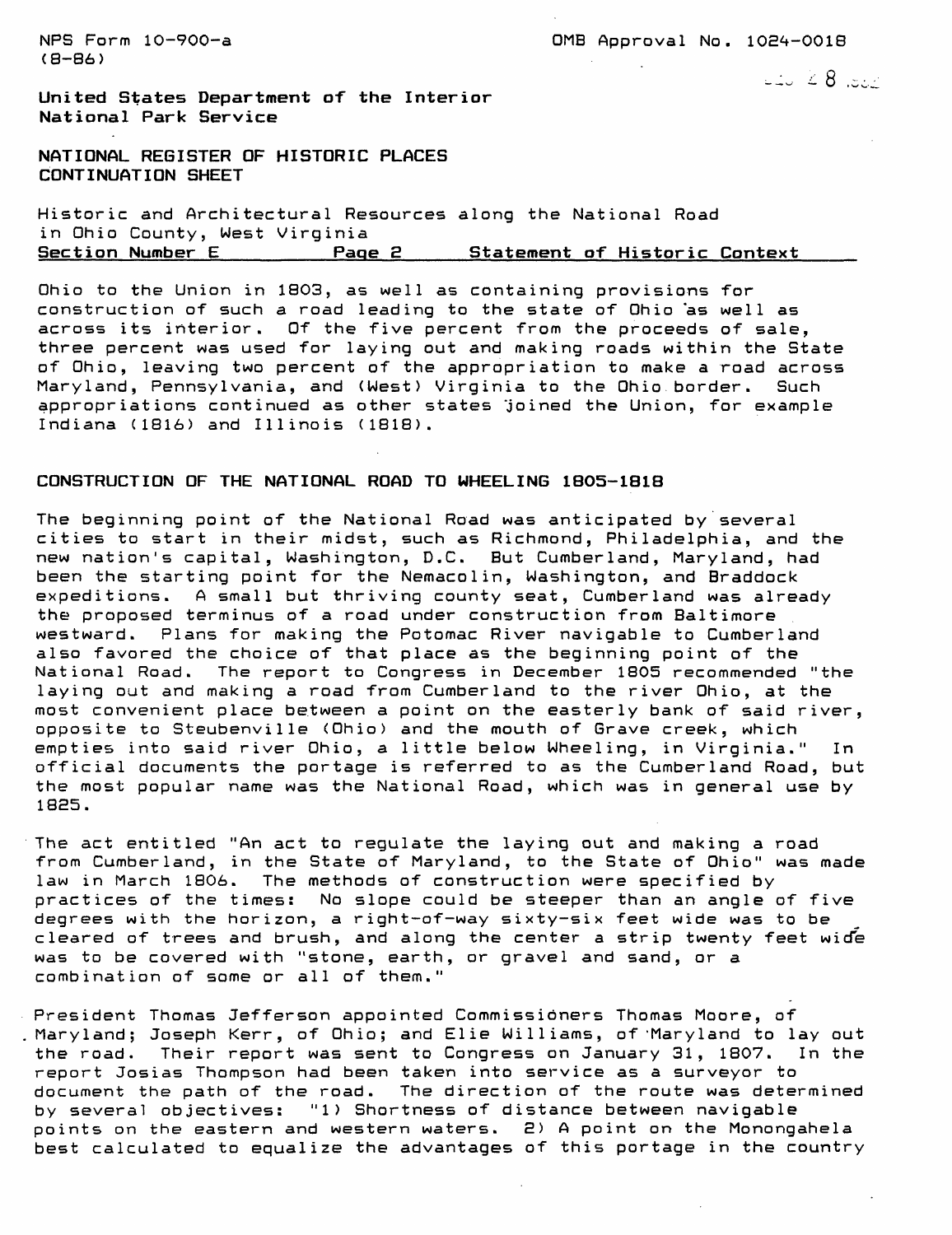NPS Form 10-900-a 2000 CDMB Approval No. 1024-0018

**United States Department of the Interior r <sup>~</sup>'" 9 8 National Park Service**

**NATIONAL REGISTER OF HISTORIC PLACES CONTINUATION SHEET**

Historic and Architectural Resources along the National Road in Ohio County, West Virginia **Page 3** \_\_\_\_ Statement of Historic Context

within reach of it. 3) A point on the Ohio river most capable of combining certainty of navigation with road accommodation embracing, in this estimate, remote points westwardly, as well as present and probable population on the north and south. 4) Best mode of diffusing benefits with least distance of road." The report also details the reasons for choosing Wheeling as the crossing point on the Ohio River. "It was found that obstructions in the river between Steubenville and Grave Creek lay principally above the town and mouth of Wheeling CCreekl, which was ascertained by the commissioners examination of the channel, as well as common usage which had long given a decided preference to Wheeling as a place of embarkation and port of departure in dry seasons. It was also seen that Wheeling lay in a line from Brownsville [PA] to the center of the State of Ohio and Post Vincennes CIN3". Since these circumstances corresponded with the chief objectives and the ground from Wheeling westward being known of equal fitness with any other way out from the river, it was thought most proper to locate the point of crossing below the mouth of Wheeling Creek.

The siting of the National Road through Wheeling was also supported by Henry Clay, the leading advocate of internal improvements. Locally it was Moses and Lydia Shepherd who lobbied Clay for the choice of Wheeling as the terminus of the road on the Ohio River. Their 1798 sandstone home, Shepherd Hall, was placed on the National Register in 1970. Moses, who became a road contractor in Ohio County, had the contract to construct the stone bridges along the 16 mile route through (West) Virginia. He had two extra bridges built across Little Wheeling Creek so that the road would pass near his home. One of these is the Elm Grove Stone Arch Bridge which was placed on the National Register in 1981. The bridge is recognized as the oldest bridge in West Virginia and the only original extant bridge on the state's section of the National Road.

The surface of the roadway through West Virginia is fairly level following the course of Little Wheeling Creek from the Pennsylvania state line to Elm Grove, where the creek merges with Big Wheeling Creek to form Wheeling Creek that empties into the Ohio River. As the road turns northward to follow Wheeling Creek it finds rolling hills in places followed by long stretches on a flat plain. Finally the base of Wheeling Hill is reached with over a 300 foot climb in elevation. Once over the hill the road continued down Main Street until it reached present day 24th Street where it turned west to cross the Ohio River south of Wheeling Island. During periods of high water ferries were used to cross the river, but there were times of low water when the Ohio River was so shallow that it was possible to drive or walk across the river bed. CIt was not until the locks and dams were installed on the Ohio River from 1910 to 1929 that a minimum depth of nine feet was estab1ished.3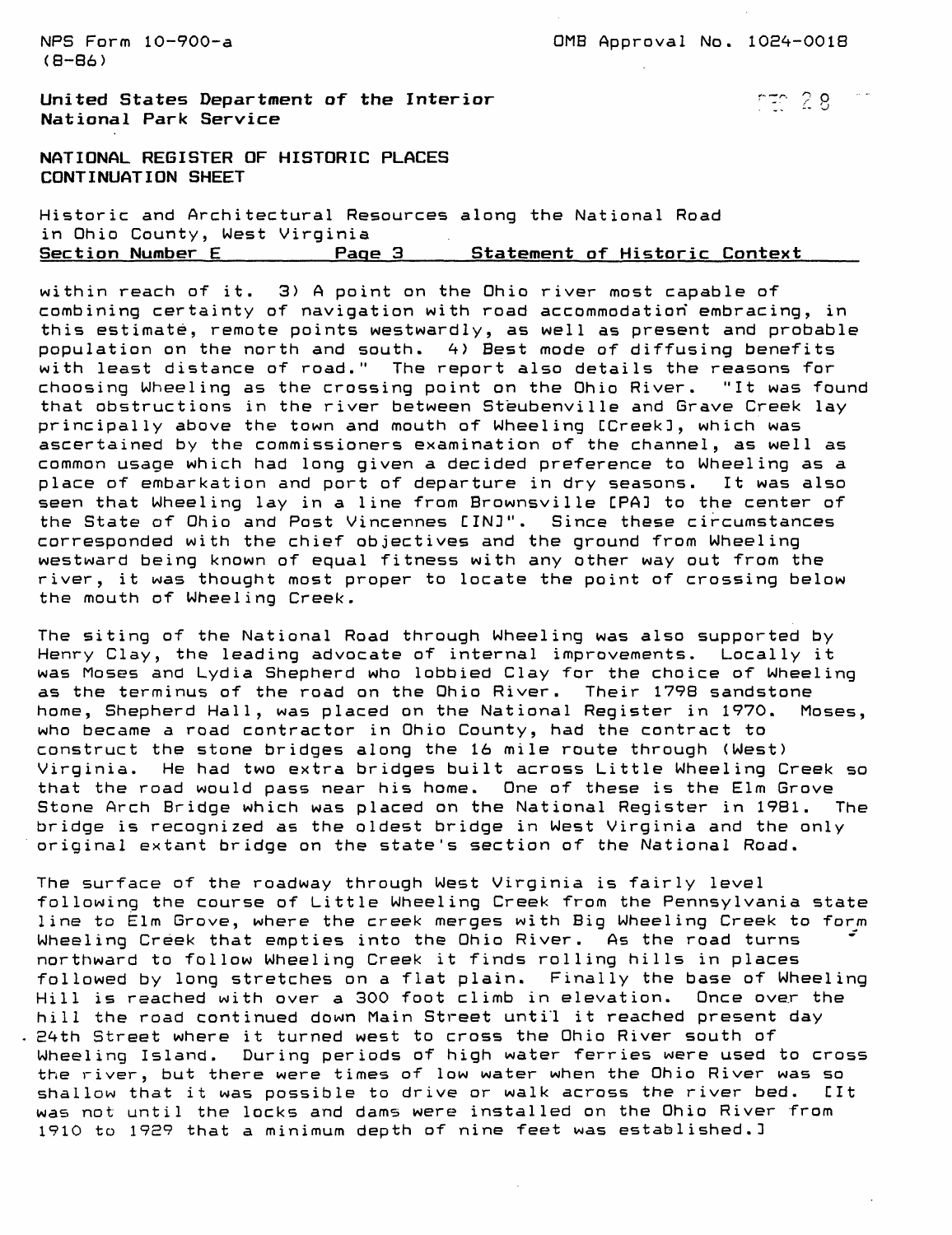NFS Form 10-900-a 0MB Approval No. 1024-0018  $\overline{\text{G-86}}$  , and  $\overline{\text{G-86}}$  and  $\overline{\text{G-86}}$  and  $\overline{\text{G-86}}$  and  $\overline{\text{G-86}}$  and  $\overline{\text{G-86}}$  and  $\overline{\text{G-86}}$  and  $\overline{\text{G-86}}$  and  $\overline{\text{G-86}}$  and  $\overline{\text{G-86}}$  and  $\overline{\text{G-86}}$  and  $\overline{\text{G-86}}$  and  $\over$ 

**United States Department of the Interior National Park Service**

NATIONAL REGISTER OF HISTORIC PLACES CONTINUATION SHEET

Historic and Architectural Resources along the National Road in Ohio County, West Virginia<br>Section Number E Page **Page 4 5tatement of Historic Context** 

Even though a shorter route was found that did not pass through the town of Wheeling, it did not lengthen the route to pass through the town and the commissioners felt it would provide advantages to the emigrants, traders, and others in the choice of supplies of stores, boats and accommodations. Therefore, the commissioners believed the town route was preferable although it did present some difficulties in getting over the hillside. A report to Congress by Commissioners Elie Williams and Thomas Moore on December 13, 1808 reports that the crossing of the mountains is confined to the sides of hills which, from necessity, were crossed obliquely. They were concerned with the crossing over Wheeling Creek between the town and the lower point of the island, and the crossing over Wheeling Hill. They recommended the expense of \$4,000 for a bridge over the creek, "and that \$1,500 may be usefully and effectually applied to cutting and forming a secure and easy pass over Wheelen hill". The first bridge over Wheeling Creek connecting Main Street was a wooden structure erected in 1817. An ice gorge subsequently carried it away and it was replaced by a stone bridge in 1832-33 and again in 1892.

The contracts to actually begin construction on the National Road westward from Cumberland were finally given out in 1811. Part of the labor on the road was from Irish workers, as well as local farmers along the route who earned a few dollars by hauling earth to fill gullies. In Triadelphia, (West) Virginia, some land which was conveyed to Josias Thompson in 1817, is recorded as being given to Irish workers on the National Road in which to bury their dead. The land was later donated to the Archbishop of Baltimore for a Catholic church and cemetery in 1826. The actual road surface to Wheeling was completed by 1816. Construction of at least five stone bridges in Ohio County Cl. East end of Wheeling Hill; 2. Elm Grove Stone Arch Bridge; 3. Peters Run Road S-bridge; 4. Germantown; 5. S-bridge near Atkinson Road] took place between 1817-1818, with the road being completed to Wheeling by 1818.

Other early road features that are still extant from this period include sandstone retaining walls at the west end of Wheeling Hill as the National Road connects to Seventh Street and which is visible on the north side of Market Street; in Fulton on the north bank of Wheeling <sup>~</sup> Creek just east of Mt. de Chantal Road; and along the north bank of Little Wheeling Creek at the west end of Triadelphia. Some sandstone bridge abutments may still be seen near the Germantown bridge site,, and Peters Run Road. The road surface at this time was dirt with scattered sand or gravel. Building sites identified as being constructed during this time period include two stone inns. The architectural styles had Federal influences with an I-house form.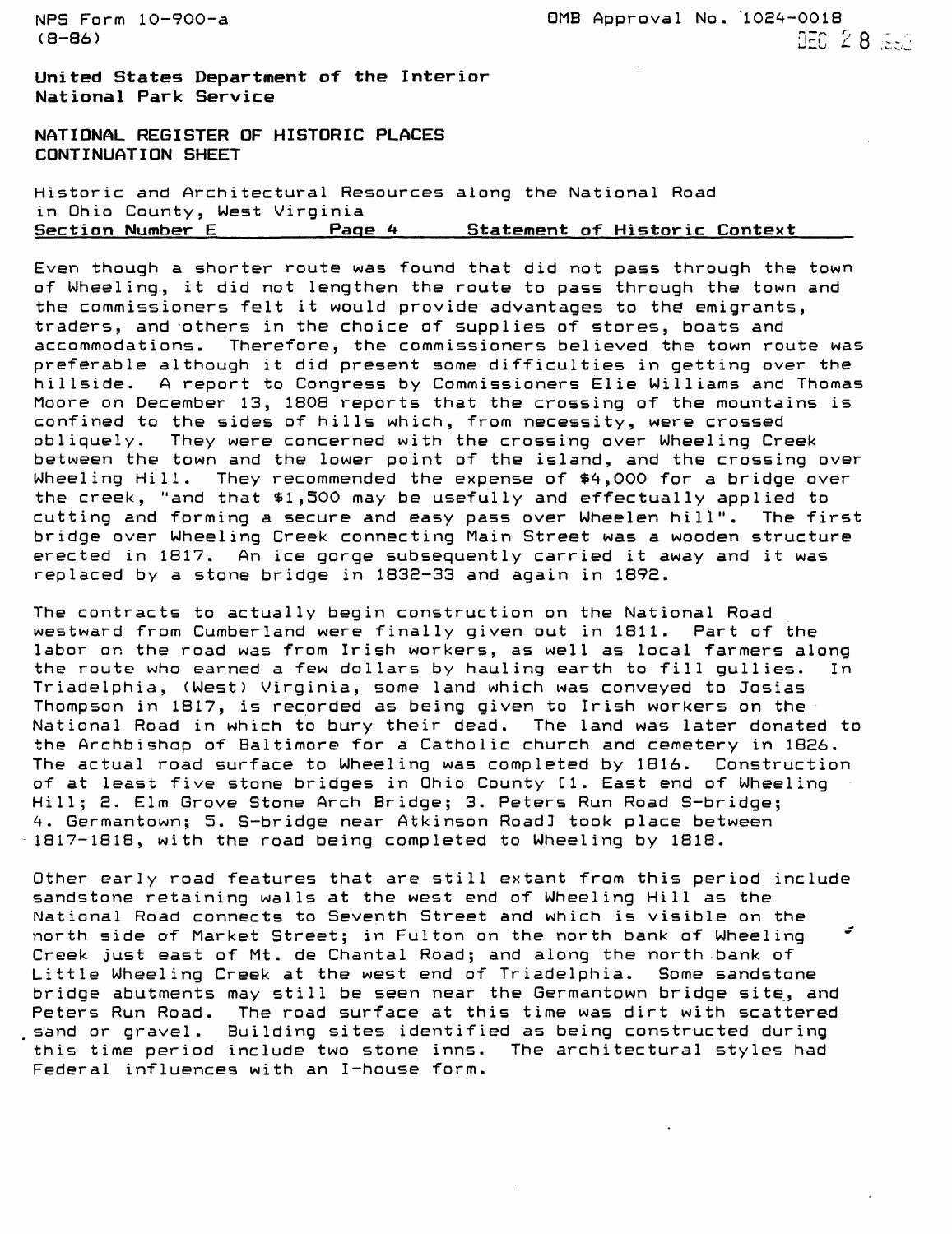**United States Department of the Interior National Park Service**

**NATIONAL REGISTER OF HISTORIC PLACES CONTINUATION SHEET**

Historic and Architectural Resources along the National Road in Ohio County, West Virginia<br>Section Number E Page Page 5 **Statement of Historic Context** 

**HEYDAY OF THE NATIONAL ROAD 1818-1853**

When the sixteen miles of the National Road that traversed (West) Virginia were completed to Wheeling in 1818, the road created a vital role for the city in the nation's transportation network. Immediately after traffic began using the National Road, Wheeling became a major gateway to the West. Eastern goods were dispersed after their arrival in Wheeling to Pittsburgh, Ohio, Illinois, and Louisiana; southern and western crops were sent through Wheeling on their way to eastern markets. Freight that previously needed between six to eight weeks to arrive in Wheeling from Baltimore took only two weeks to deliver after the National Road was completed. The cost of transporting goods was cut in half, and the nation saved at least \$300,000 a year in shipping costs. In 1818 it was less expensive to ship goods from Baltimore to Wheeling than from Philadelphia to Pittsburgh. Each year 1,000 wagons hauled 1,700 tons of freight, causing traffic heavy enough that wagoners often had to wait in line to cross bridges. One of Wheeling's five commission houses recorded an average of 3500 pounds of freight for each of the 1,081 wagons it unloaded in 1822. Wheeling's population boomed and increased 500 percent during the twenty year period following the completion of the National Road to the city, growing from  $1,567$  people in  $1820$  to  $8,793$  in  $1840$ . In 1845 business was thriving, and it was not unusual for 100 tons of eastern freight to arrive daily in Wheeling. An average of 200,000 people traveled the road each year, and 907. of the emigrants pouring into Indiana and Ohio had come over the road.

All the traffic using the National Road cut the roadway into deep ruts. It was generally agreed that the cost of repair should be paid by users of the road in the form of tolls. After years of debate Congress decided it was unconstitutional for the federal government to collect toll. Instead, in the 1830's Congress began to turn the road over to the states for administration and maintenance. The road through (West) Virginia was turned over to the state in 1836. There were several toll houses erected along the route, none of which are now standing. A few of those toll house sites in Wheeling were: at the west end of the Suspension Bridge on Wheeling Island; a small gabled vertical board shed at the top of Wheeling Hill; and an Italianate two story building with angled front bay in Leatherwood.

The road surface when first built was dirt with scattered sand and gravel that did not provide a durable road surface. The McAdam method of interlocking crushed stone surface became popular after 1825. Introduced by Scotsman, John L. McAdam, mcadamizing was the layering of stone beginning with a base of three inch size pieces, which tapered to a top layer of one inch size stones, rolled and watered to interlock. Congressional reports indicated that repairs were made to the National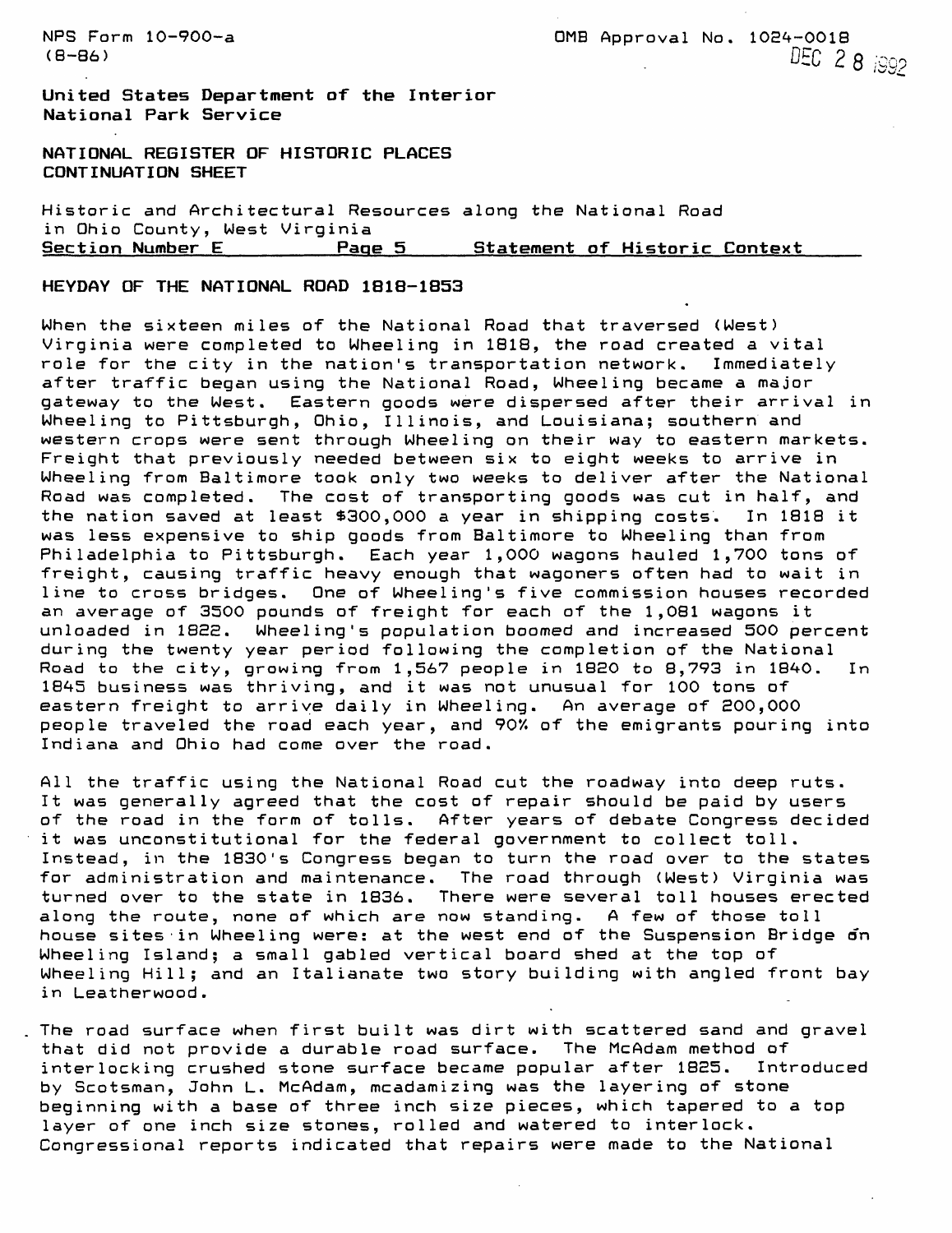**United States Department of the Interior National Park Service**

**NATIONAL REGISTER OF HISTORIC PLACES CONTINUATION SHEET**

Historic and Architectural Resources along the National Road in Ohio County, West Virginia **Page 6** Statement of Historic Context

Road between Cumberland and Wheeling in 1823 and 1827. The stone bridges remained the same as those constructed in 1818. The route of the National.Road was altered when the Suspension Bridge was constructed across the Ohio River in 1849. The highway now turned west at present day 10th Street instead of passing through town and crossing below Wheeling Island. The back channel of the Ohio River had a covered wooden bridge by 1837, which spanned the distance between Wheeling Island and the Ohio state line before entering Bridgeport, Ohio.

Building styles during this time period range from Federal and Greek Revival I-houses to folk buildings constructed by local carpenters. These styles are reflected in homes, taverns, and a mill site. The cast iron milemarkers from the Snowden foundry in Pennsylvania were placed between Brownsville, Pennsylvania, and Wheeling in the 1830's.

## **DECLINE OF THE NATIONAL ROAD AND CONTINUED DEVELOPMENT OF OHIO COUNTY 1853-1890**

The effects of the increased trade with the east had a great impact on Ohio County. With increased economic activity and local prominence came a corresponding rise in land values along the road. Taverns and other businesses were located .along the road in an attempt to make a profit from the heavy traffic. Factories were attracted to the area by its connection to the nation's transportation system, allowing companies to ship their products easily and cheaply to markets across the country. The transportation network of Virginia's northern panhandle sharpened the differences between western Virginia and its mother state as the area became increasingly dependent on eastern rather than southern markets. This influence later became one factor in the separation of the western counties from Virginia during the Civil War.

The steady flow of goods over the National Road gradually declined as the expanding railroad industry transported an ever increasing amount of freight. After the Baltimore and Ohio Railroad line was completed to " Wheeling in 1853, the trip to Baltimore took only 18 hours. Since the B&O line followed the route of the National Road through the northern panhandle, taking advantage of established towns, businesses continued to build along the road well into the twentieth "century in order to be close to the railroad. Traffic on the National Road became almost nonexistent, although the road did have occasional resurgences. During the Civil War the National Road was used after the Southern army had interrupted the B&O railroad lines between Cumberland and Wheeling. It was also used during World War I after the railroad lines became over burdened and could not meet the country's shipping needs. Although traffic on the National Road had declined, it was still a center of activity in Ohio County. Homes continued to be built along the road during the mid-1800's.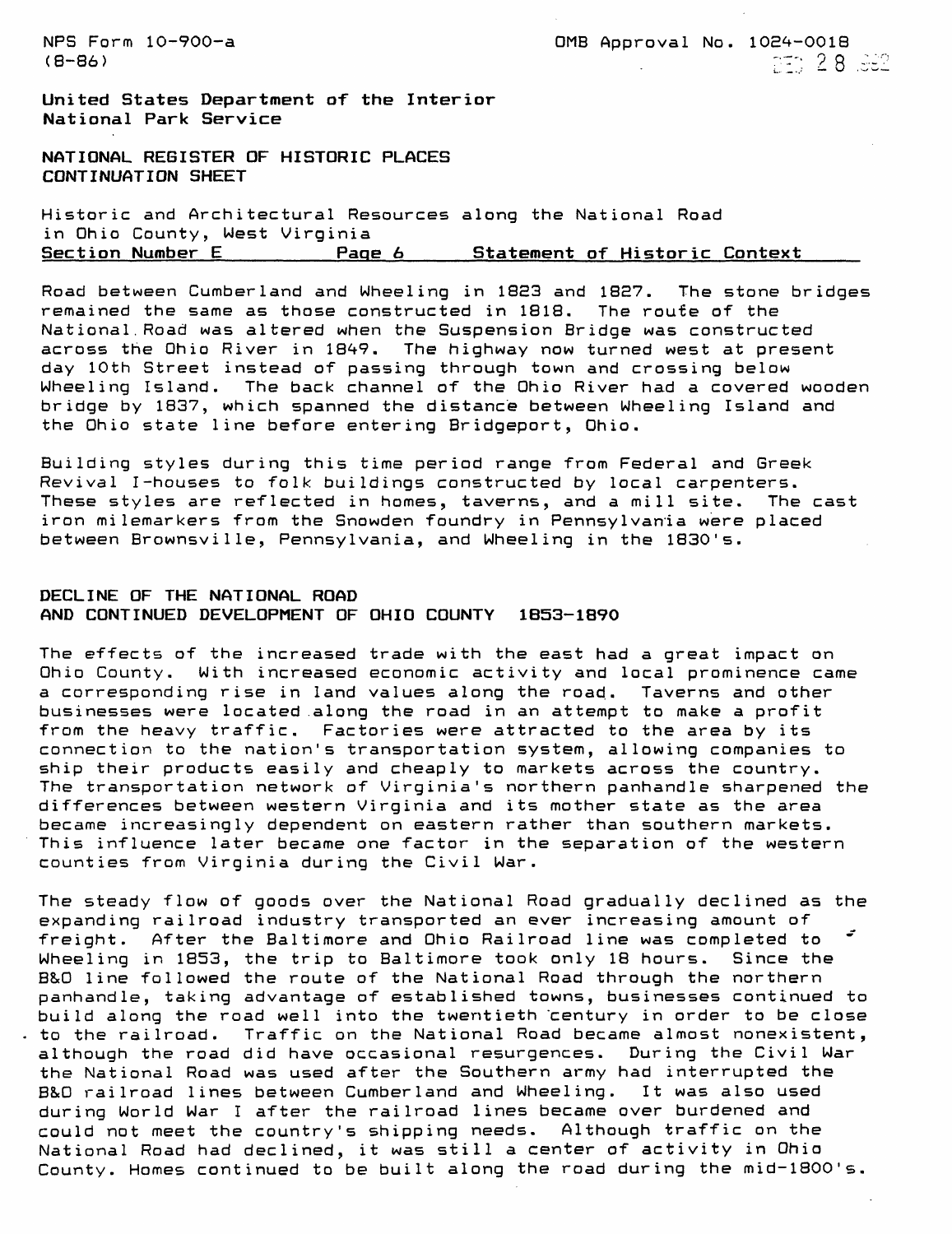NPS Form 10-900-a 0MB Approval No. 1024-0018 (8-86) . : . > 8 .:.--

**United States Department of the Interior National Park Service**

**NATIONAL REGISTER OF HISTORIC PLACES CONTINUATION SHEET**

Historic and Architectural Resources along the National Road in Ohio County, West Virginia<br>Section Number E **Page 7** Statement of Historic Context

During this time period the road surface continued to be dirt with scattered stone surfaces throughout Ohio County. Streetcar tracks ran along the side or sometimes down the middle of the road with a gravel fill between the rails. The bridges continued to be used. Architectural styles of roadside buildings include Gothic Revival, Italianate, Queen Anne, Second Empire, and National.

## **DEVELOPMENT OF WHEELING SUBURBIA AND RESURGENCE OF THE NATIONAL ROAD 1890-193O**

Beginning in the late 1800's, flooding on Wheeling Island and a desire to live outside the city caused families from Wheeling to move to the country. Around 1890, the outlying farms began to be subdivided into smaller building lots. Some of these farms included the Woods estate, now Woodsdale; John Reid's farm which is now part of Pleasant Valley; plus the Stamm and Carter farms which are now part of Oakmont. The National Road became the route of expansion, allowing families to live in the country while using the road and the streetcar lines for easy access to the city.

The first horse-drawn street cars in Wheeling began operating in 1866. In the mid-1870's, the Wheeling and Elm Grove Railroad ran horse-drawn lines connecting Wheeling and its suburbs. Wheeling became the third city in the United States to have electric streetcars in 1887. The interurban lines were switched to electricity in 1898. Despite easy access to the city, Wheeling's suburbs remained relatively small until 1890, when tremendous growth began. By 1906 the Wheeling and Elm Grove Railroad had 45 miles of track and 94 cars, making it the largest streetcar system in West Virginia, with service extending across the Pennsylvania line to West Alexander. The property in the village of Elm Grove went from a total value of \$500,000 in 1905 to \$1,500,000 in 1909.

Some of the homes built along "the pike" were owned by Wheeling's industrial leaders. These substantial homes seemed to favor the Neoclassical style but also present are Queen Anne, Italian Renaissance," Colonial Revival, Shingle, and Mission Revival. The smaller Craftsman Bungalow and Tudor styles are also seen in bordering neighborhoods such as Edgwood and Oakmont. Amenities such as schools, churches and businesses soon followed the families to the suburbs. In 1919, Wheeling's city limits were expanded to include the outlying settlements, which are now seen as distinct neighborhoods. These include the suburbs of Fulton, Leatherwood, Woodsdale, Pleasanton, Pleasant Valley, Patterson, Edgwood, and Elm Grove. Outside of the city there was still the growing towns of Triadelphia, Valley Grove and Mt. Echo which have a fair number of Bungalows and acted to some extent as bedroom communities to Wheeling. After the stock market crash of 19E9 and the onset of the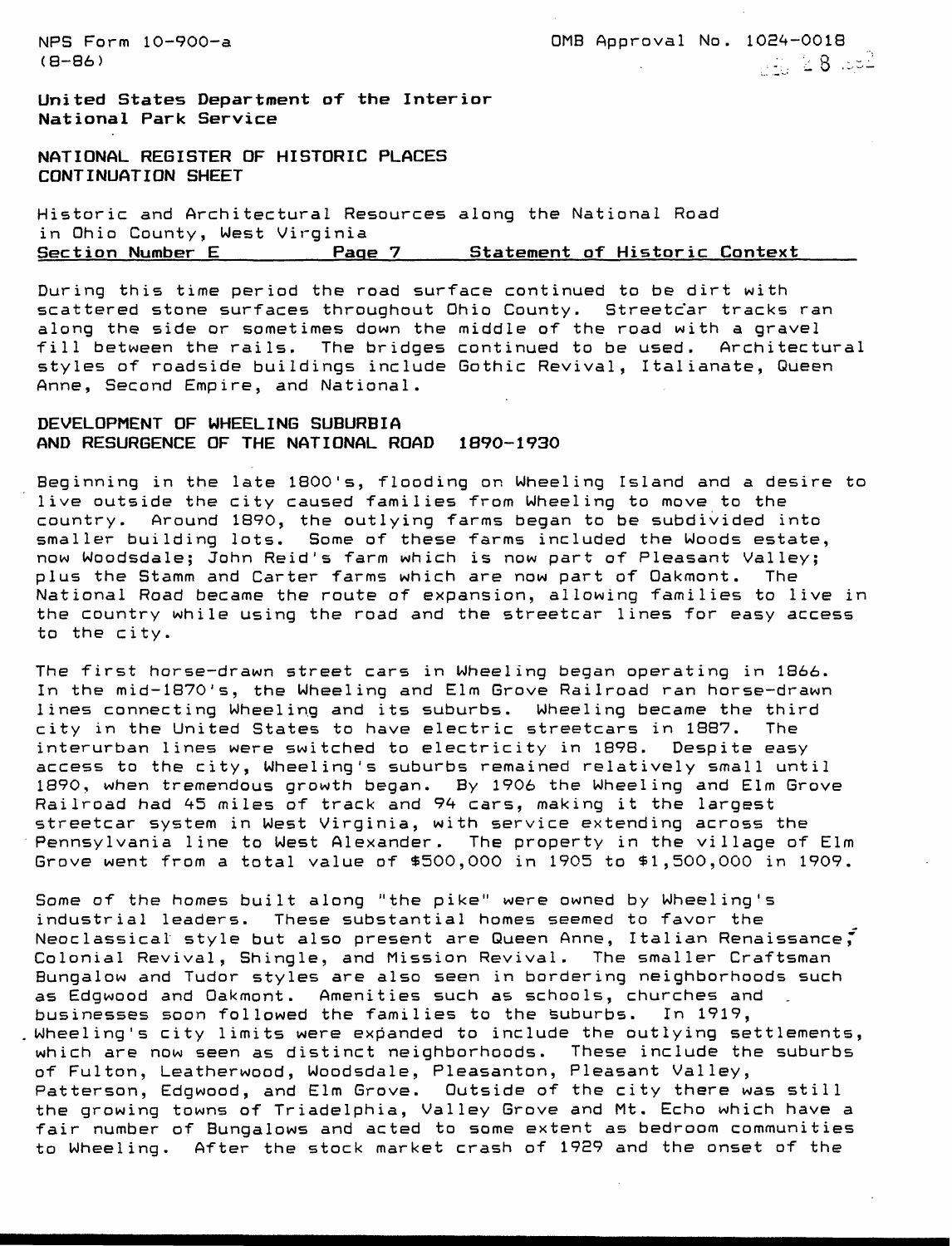NPS Form 10-900-a 0MB Approval No. 1024-0018 (8–86) ರಾಜಕೀಯ ಮಾಡಿದ್ದಾರೆ. ಅವರ ಸಂಘಟನೆಗಳ ಸಂಘಟನೆಗಳ ಸಂಘಟನೆಗಳ ಸಂಘಟನೆಗಳ ಸಂಘಟನೆಗಳ ಸಂಘಟನೆಗಳ ಸಂಘಟನೆಗಳ ಸಂಘಟನೆಗಳ ಸಂಘಟನೆಗಳ

United States Department of the Interior **National Park Service**

**NATIONAL REGISTER OF HISTORIC PLACES CONTINUATION SHEET**

Historic and Architectural Resources along the National Road in Ohio County, West Virginia **Page 8** Statement of Historic Context

Depression in the 1930's, there was a marked decrease in the number of houses being built. The next housing boom would not take place until after World War II.

During this time period an industrial influence was felt upon development along the National Road. Coal mining has always been an important resource in West Virginia. Coal had been mined in the area from an early date, and in 1807 the county produced 2,500 tons of coal. Coal production continued to increase throughout the years, and, until the twentieth century, all of the coal mined in Ohio County was consumed locally. Sometime between 1907 and 1910 the Valley Camp Coal Company established itself in Ohio County with an office on the National Road in Elm Grove. Valley Camp began to provide for employees by building houses. These two story box-like homes were constructed into the 1940's. In Triadelphia these are located on the south side of Little Wheeling Creek east of Middle Creek Road. Valley Camp also had a company store located on the National Road, which supplied employees with clothing, appliances, guns, tools, and hardhats as well as groceries. Next to the store was a company owned gas station where employees could charge gasoline. Aside from influencing construction along the National Road, Valley Camp also used the road to deliver its product. Although much of the coal was sent to other markets, some was still being used at a local level and was transported by truck over the National Road.

On the national scene, bicycle enthusiasts began using the National Road in the late 1800's and became a major advocate of road improvements. Soon early automobile owners joined with the bicyclists in campaigning for better roads. Their lobbying spurred Congress to create the Office of Road Inquiry in 1893. In 1916 the Bureau of Public Roads began operating, and Congress passed a federal aid road act. As the traffic on the highway increased, its paving was improved. MOTOR AGE magazine in February 1915 gave the road conditions as follows: "Cumberland to Wheeling, 133 miles, improved road with some gravel". A year later Robert Bruce in his book THE NATIONAL ROAD gives a running account of the road, stating that once inside Wheeling's city limits "there are places" where the trolley leaves the roadway and there are fine stretches of brick". As one ascends Wheeling Hill there is "more brick pavement, some of it laid upon a high and expensive retaining wall built to assist travel up the grade. Considerable of this improvement was made possible through several thousands of dollars raised by or through the Ohio Valley Automobile Club, whose headquarters are at Wheeling". This retaining wall is concrete with a balustrade acting as a guardrail.

Traveling and camping in an automobile quickly became a national pastime. Auto clubs printed guide books to help their members stay on designated routes, since there were no road signs. Auto camps, gas stations, and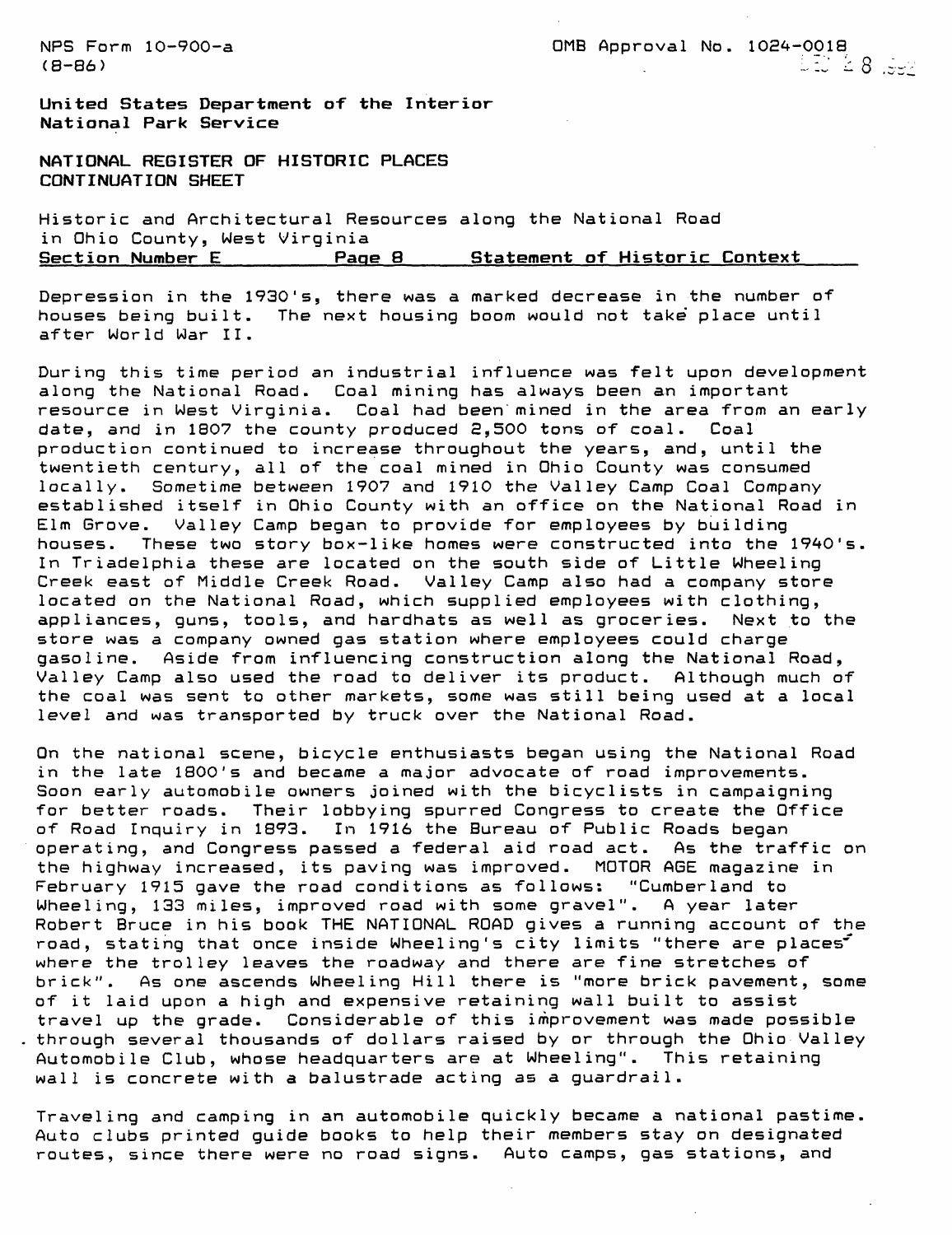$(B-B6)$  -  $B5$ 

NFS Form 10-900-a 0MB Approval No. 1024-001B .

**United States Department of the Interior National Park Service**

**NATIONAL REGISTER OF HISTORIC PLACES CONTINUATION SHEET**

Historic and Architectural Resources along the National Road in Ohio County, West Virginia Page 9 Statement of Historic Context

motels appeared to supply the needs of travelers as Americans camped and vacationed along the route originally used by coaches and'Conestoga wagons. The Missouri Old Trails Road Association wanted the Cumberland Road restored and extended into a transcontinental highway. In 1912 the association named the National Road as part of the National Old Trails Road. After the United States adopted a system for numbering highways, the Cumberland Road became part of U.S. 40 in 1926. The National Road had become a major highway once again and carried more traffic than it had during stagecoach days. During the period from 1915 to 1935 there were further improvements to the road surface. Some of these improvements affected the bridges along Route 40. Many of the small bridges crossing the runs leading into Little Wheeling Creek have a concrete railing and support structure, although on some sites a sandstone block foundation can be found. The stone S-bridges constructed by Moses Shepherd were replaced at this time except for the Elm Grove Stone Arch Bridge. The S-bridge at Peters Run Road was replaced by a steel bridge (No. 1320) that has a metal plaque reading "U.S. Public Works Project, 1934". Guardrails consisting of concrete balustrades were erected in places. At the Mt. de Chantal and Triadelphia sties the concrete railing was placed on top of the earlier sandstone retaining wall. The state highway division staff suspects these road improvement projects may also have been part of the Works Progress Administration or Civilian Conservation Corps, but this has not been confirmed. The covered bridge over the back channel was replaced in 1893 by the steel Bridgeport Bridge with its bow arches and truss system. It was a prefabricated bridge purchased from a catalogue of the Wrought Iron Bridge Company of Canton, Ohio. The entire 16 mile road surface was probably paved across the state by 1940.

Other improvements included widening the roadway to three lanes in certain areas allowing cars to pass more easily. It was also changed at the Pennsylvania state line to bypass West Alexander as it enters West Virginia. Local residents report that the route was straightened in places away from the curving path of Little Wheeling Creek. But the majority of the highway appears to follow its original course through the rest of the state. Changing the direction of the route seems to have had no impact on the older structures. With the limited building areas between the creek and the hillside many of the resources had been built fairly close to the National Road. The last streetcar to run to Wheeling was in 1948, although limited bus service continued for some years to the outlying towns. U.S. 40 was bypassed by 1-70 in the 1960's although it continued to be a major local thoroughfare through Ohio County.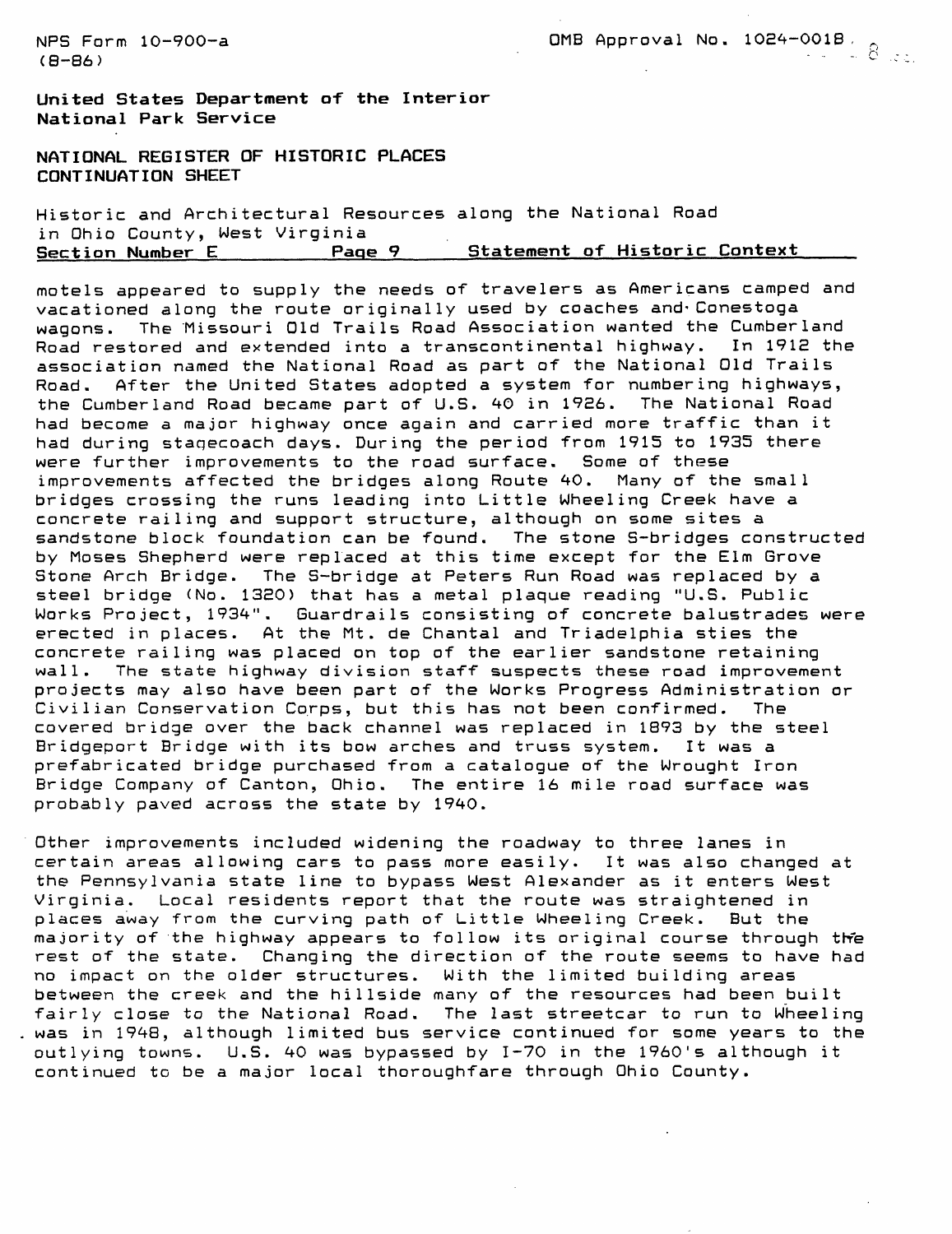NPS Form  $10-900-a$  0MB Approval No.  $1024-0018$ (8-86)

**United States Department of the Interior National Park Service**

**NATIONAL REGISTER OF HISTORIC PLACES CONTINUATION SHEET**

Historic and Architectural Resources along the National Road in Ohio County, West Virginia<br>Section Number F. Page 1 **Associated Property Types** 

I. Name of Property Type: Road Features

II. Description

Road features would include anything along the road surface that aids<br>travel either by directional information or transportation itself. This travel either by directional information or transportation itself. would include the iron mile markers placed one mile apart along the highway. These markers were cast in an triangular obelisk form and stand 51 1/2 inches tall. They are painted white with black script lettering. Another road feature are the tapered concrete sign posts scattered along the length of the highway onto which metal signs are wired. These posts are approximately six to eight feet tall with the four sides coming to a pyramidal point. In several locations coursed sandstone block walls are located along the banks of the paralleling creeks and edge of the roadway acting as a retaining wall against erosion. These massive stones seem to be very stable. In some locations concrete has been used as in-fill in areas bordering the sandstone walls. These sandstone block or concrete walls are also found at each end of Wheeling Hill acting as retaining walls for the hillside. Along this same hillside and near the creek retaining walls are concrete guard rails which look like a spindled balustrade. These are constructed of an aggregate concrete with a thick iron wire reinforcement.

III. Significance Construction 18O5-1818: The sandstone block retaining walls were probably installed at this time to keep the creek bed from eroding the bank and into the roadside. They were also installed at the ends of Wheeling Hill to shore up the road surface and act as a retaining wall for the side streets. Heyday 1818-1853: The cast iron mile markers were placed on the north side of the roadway in the 1830's. It is unknown if the markers were part of the improvements made to the road before the federal government turned the road over to the state of (West) Virginia, or undertaken once it was under state supervision. The markers were cast by the Snowden Foundry in Brownsville, PA and are extant from Brownsville to Wheeling.  $\mathbf{r}$ Decline 1853-1890: No known changes occurred to the road features during this time. Suburbia 1890-1935: After the advent of the automobile and the beginning of recreational travel there were improvements to assist with' directional information.and road safety. The concrete signposts were used to identify side roads as well as the highway route. Concrete guardrails and retaining walls were used to improve safety conditions for motorists, and to maintain the road surface.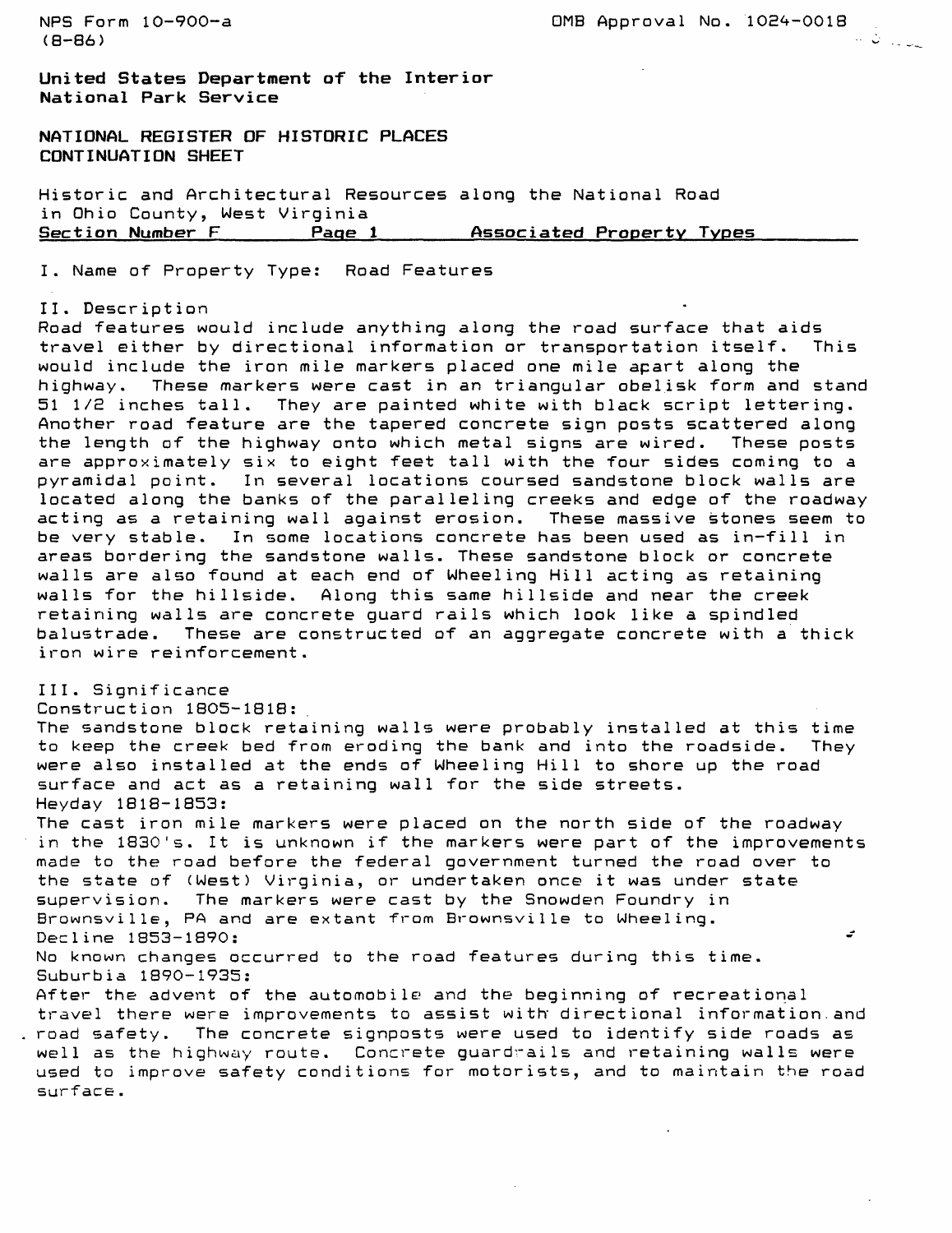(8–86) and the set of the set of the set of the set of the set of the set of the set of the set of the set of the set of the set of the set of the set of the set of the set of the set of the set of the set of the set of t

NFS Form 10-900-a 0MB Approval No. 1024-0018 r

**United States Department of the Interior National Park Service**

**NATIONAL REGISTER OF HISTORIC PLACES CONTINUATION SHEET**

Historic and Architectural Resources along the National Road in Ohio County, West Virginia **Section Number F\_\_\_\_\_\_\_Page B\_\_\_\_\_\_Associated Property Types\_\_\_\_\_\_\_\_**

The features are significant in the area of transportation under Criterion A, or engineering under Criterion C, when changes are noted in techniques for directing the route of the highway across the state, or construction technologies in keeping the road surface in repair. Resources are significant under Criterion D for their potential to yield information on important themes of transportation or engineering in regards to construction methods or engineering used on the National Road throughout Ohio County.

#### IV. Registration Requirements

The contributing road features should be in their original location, and have the same set back and setting, especially the iron mile markers since they identify a specific location and the next destination. Materials to maintain the path of the road, such as the sandstone blocks used as retaining walls along the creeks or at the approaches to Wheeling Hill, should reflect the integrity of the original composition and be unaltered in sections large enough to express the breadth of construction. If the sandstone blocks are in a extremely deteriorated condition or have been significantly repaired or covered they may be considered under Criterion D as a resource that can yield information on the historic methods of engineering. The concrete guardrails which delineate the edge of the roadway along the creek and line the edge of Wheeling Hill should be.unaltered in their massing and rhythm. The concrete sign posts should continue to identify the route of the road either by providing metal signage for travelers or as a silent marker on the roadside. The white shafts should be original in material and retain enough of the massing to be recognizable in its original form.

## I. Name of Property Type: Bridges

#### II. Description

The path of the National Road paralleled Little Wheeling Creek and Wheeling Creek across (West) Virginia until it reached the Ohio River. It was necessary in places to cross the creek or the small runs which fed the stream. The first bridges along West Virginia's length of the National Road were built in 1817-1818 and these were constructed of stone taken from the nearby hillsides, except for one wooden bridge in Wheeling on Main Street over Wheeling Creek. 'The construction techniques at that time had the arch of the bridge built across the width of the stream and the approach to the bridge was angled when necessary to accommodate the path of the road. This caused some of the bridges to be named S-bridges because of their snake-like appearance.

The lone remaining bridge of this time period along the-highway and the oldest bridge still in use in West Virginia is the Elm Grove Stone Arch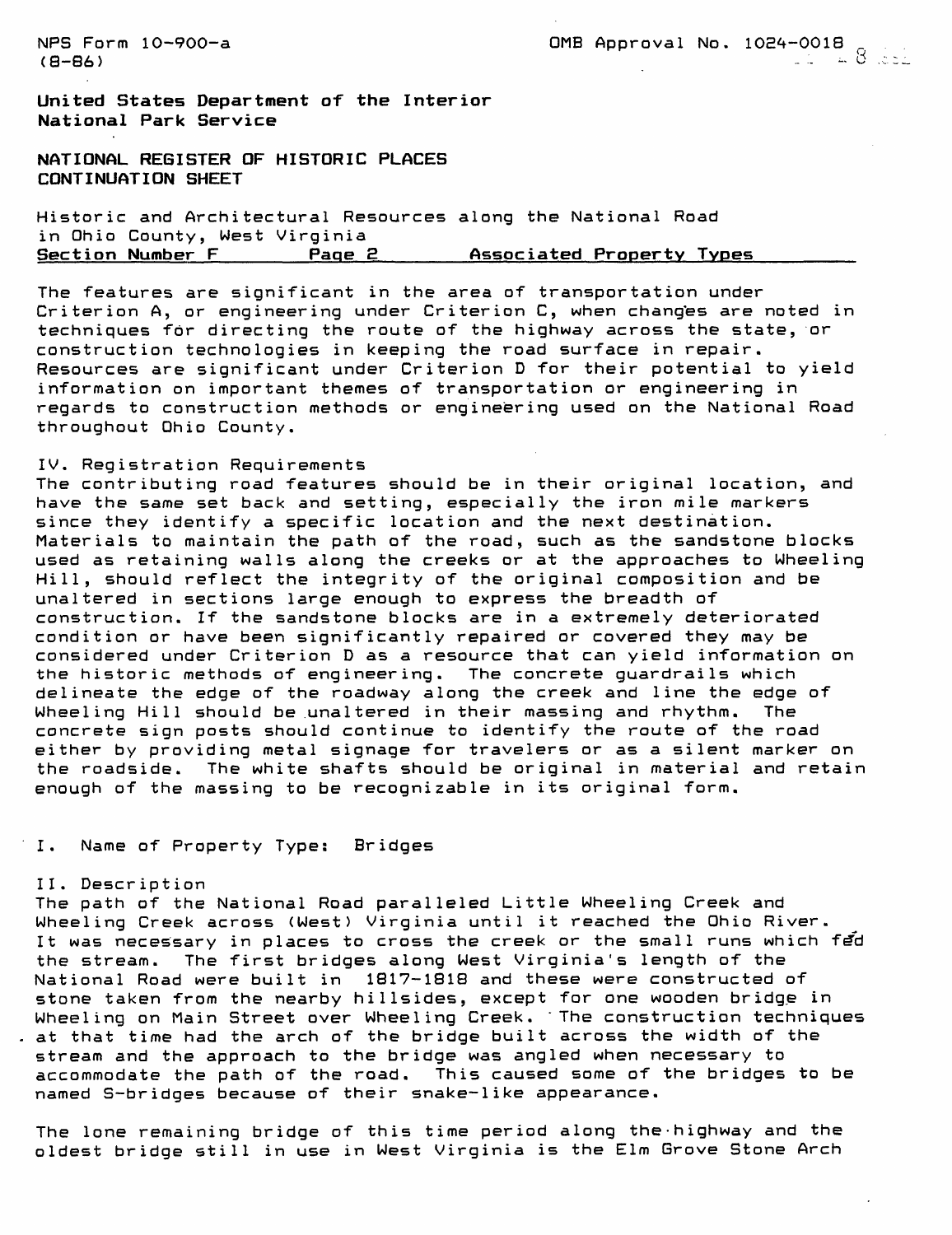$(B - B)$ 

NPS Form 10-900-a 2000 0MB Approval No. 1024-0018

**United States Department of the Interior National Park Service**

**NATIONAL REGISTER OF HISTORIC PLACES CONTINUATION SHEET**

Historic and Architectural Resources along the National Road in Ohio County, West Virginia **Section Number F\_\_\_\_\_\_\_Page 3\_\_\_\_\_\_\_Associated Property Types\_\_\_\_\_\_\_\_**

Bridge nominated to the National Register in 1981. This is a three span arch bridge with ellipse arches to refrain from having the bridge become excessively high in the middle.

Some of the bridges were changed in the nineteenth century as they deteriorated due to heavy traffic on the National Road or new engineering methods changed the shape and size of construction. The wooden bridge at Main and 20th Street was replaced twice with a stone bridge in 1833 and again in 1892. The route of the National Road was diverted from lower Main Street at 10th Street with the opening of the Suspension Bridge in 1849. This bridge with its stone towers and single 1,010 foot span supported by a cable system was damaged by a storm in 1854 and reopened 40 days later to one lane of traffic until complete repairs were made six years later. The Bridge has been nominated as a National Historic Landmark (1975) and a National Civil Engineering Landmark (1969). The covered wooden bridge that was constructed across the back channel on the west side of Wheeling Island was replaced by a metal Parker Truss bridge in 1893. Called the Bridgeport Bridge, the structure was prefabricated by the Wrought Iron Bridge Company of Canton, Ohio. It was erected on the sandstone piers of the previous covered bridge.

The stone bridges along the National Road were gradually replaced from 1915 to 1935 with concrete supports and generally a single span. The guardrails along the bridges are concrete with either a solid railing or a spindled balustrade. The S-bridge at Peters Run Road was replaced with a metal span as part of the Public Works Project in 1934. A similar metal bridge near Germantown was replaced in 1991-92 with a concrete structure.

## III. Significance

## Construction 1805-1818:

Crossings over the creeks or river were nonexistent until the National Road project placed stone bridges through (West) Virginia and a wooden bridge on Main Street over Wheeling Creek. The Elm Grove Stone Arch Bridge is the single example in West Virginia of an original structure constructed as part of the nation's first federal internal improvement." Heyday 1818-1853/Decline 1853-1890:

Suspension bridges were a new idea in the 1830's which would not impede navigation. The Suspension Bridge straddles these two time periods with the original construction in 1849, and the repairs in 1860 after it was storm damaged six years earlier. It was the first bridge to span the

Ohio River and for a time was the longest suspension bridge in the world. Suburbia 1890-1935:

Bridge construction had changed by the late nineteenth century to steel supports with wood decking. This continued into the twentieth century for dual lanes of traffic. On smaller bridges the steel truss was used as well as a concrete span and railing.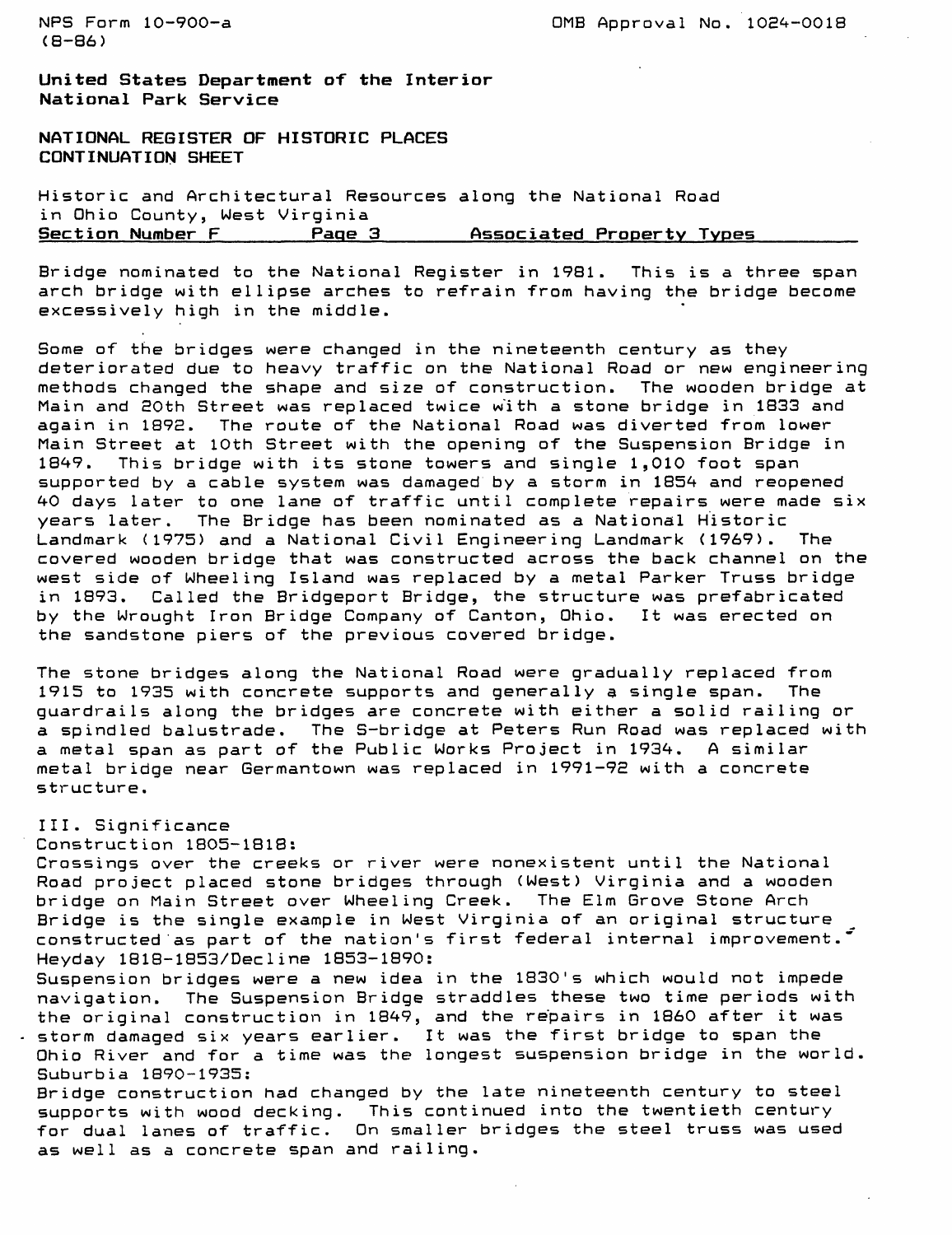$(8-86)$   $($ 

NPS Form 10-900-a 0MB Approval No. 10E4-001S

**United States Department of the Interior National Park Service**

**NATIONAL REGISTER OF HISTORIC PLACES CONTINUATION SHEET**

Historic and Architectural Resources along the National Road in Ohio County, West Virginia<br>Section Number F., Page Page 4 **Associated Property Types** 

The significance of the bridges along the National Road in the area of transportation under Criterion A is that they served as important links in the local road network and the transportation of goods, raw materials and people in the county. Structures under Criterion C in the area of engineering could show a evolution of construction, from the early design styles of substantial masonry construction, to the lighter suspended cable bridge, to the twentieth century designs in concrete and metal truss systems.

#### IV. Registration Requirements

The bridge should be in its original location, although it may no longer provide the original intention of traffic flow. Some flexibility in alteration under engineering should be allowed for form and materials as long as the intent of the engineering design is conveyed. In fact the alteration may become significant as an example of a change in technology.

I. Name of Property Type: Inns, Taverns or Motels

#### II. Descript ion

The earliest inns along the National Road were settler's cabins who took in guests for the night allowing them to spread a bedroll on the floor or rent a bed. These were probably log buildings in a Single-Pen form, which was a square pile of logs with a single room. Gradually buildings were built for the express purpose of housing overnight guests although some farmers continued to operate what became known as houses of "private entertainment" meaning there was no public room or alcohol. The more formal inns often had a tavern room for the drinking man where he could find a newspaper or hear the local news or land for sale, a dining room, and a ladies parlor. The early architectural styles were usually a I-house plan with some Federal or Greek Revival details on the stone or brick buildings. The Stone Tavern at Roney's Point and the Feay Inn are early Ohio County inns. Both buildings are built of stone with an I-house form that was later updated with Italianate features. The Feay Inn has fieldstone walls with the form being more of a folk structure. The Stone Tavern, however, has dressed front walls of sandstone block with a recessed entrance and fanlight transom. Some of the door details bear a close resemblance to Shepherd Hall, the only Georgian structure in the county, but the inn is Federal in style. '

The larger brick and frame Italianate or Neoclassical hotels were to be found in the cities and could be several stories in height with private rooms. These were usually easily accessible to several modes of travel such as stagecoach, steamboat, and later to the railroads. The advent of the automobile after the turn of the twentieth century reestablished an independent means of travel. Motels sprang up along the highway offering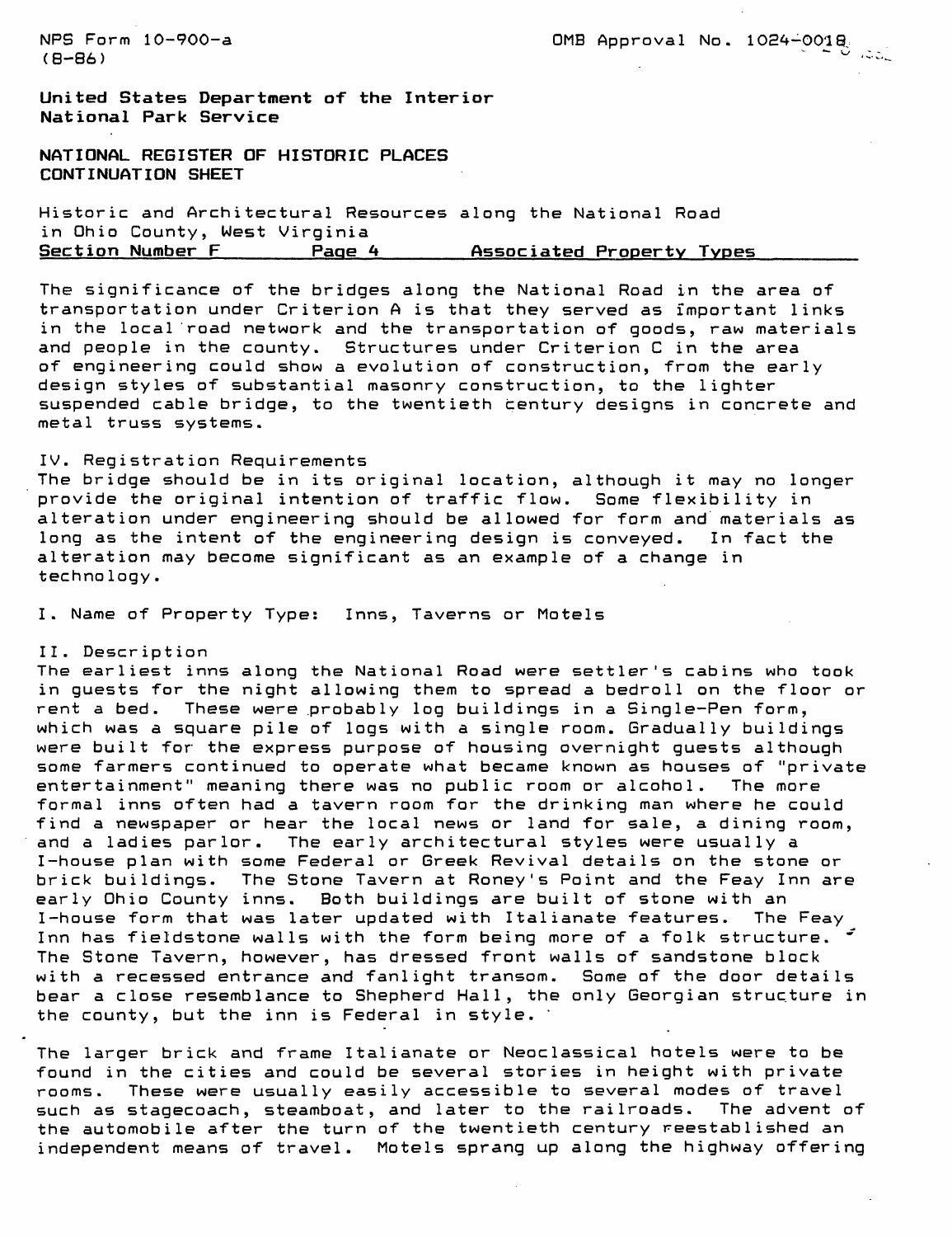NFS Form 10-900-a 0MB Approval No. 1024-0018

**United States Department of the Interior National Park Service**

**NATIONAL REGISTER OF HISTORIC PLACES CONTINUATION SHEET**

Historic and Architectural Resources along the National Road in Ohio County, West Virginia<br>Section Number F Page ! Page 5 \_\_\_\_\_\_\_ Associated Property Types

accommodations to motorists. These buildings were one story in height being strung put under one roof with a separate entrance for each unit. Auto camps were also popular with small cabins containing a sleeping room and maybe a kitchenette or bath. These courts sometimes had an attached car port or garage for automobiles. Some motels became a small complex of buildings with the owners home and office being surrounded by cabins.

III. Significance Construction 1805-1818: Settlers along the route of the National Road undoubtedly took in travelers for the night by throwing a bedroll on the floor of their rough single-pen log cabins. Entrepreneurs soon built stone inns, to take advantage of the increasing traffic. Heyday 1818-1853: As the completion of the road increased traffic, inns and taverns appeared roughly a mile apart to provide service to travelers. Some farmhouses probably provided overnight accommodations when necessary, or offered pens for drovers to rest their livestock. Decline 1853-1890: As the traffic dwindled due to increased railroad service many of the inns and taverns either struggled to survive or became residences. Suburbia 1890-1935: After the turn of the century automobile traffic along the National Road and its later designation as U.S. 40 increased traffic and brought new demands for overnight accommodations. There are scattered sites throughout the county of motels and auto camps which sprang up between 1920 to 1940. Some of these motels are still in use while others are vacant. Often the office/residence is occupied by the owner and the

These property types are significant under Criterion A for the area of transportation as examples of service oriented buildings that appeared in reaction to the construction of the National Road and its later designation as a federal highway. Under Criterion C the architecture of the building should reflect either the features of its high style of design or be a typical vernacular form. The change of building forms with the advent of the automobile reflects the innovation in new methods of travel.

## III. Registration Requirements

cabins are rented by the week or month.

Some idea of the original building materials should be conveyed on the exterior. Alterations in materials and floor plan may be allowed if they do not obscure the original building plan, and could be potentially reversible. If a high style is present those distinct building details and materials should be evident. In Vernacular or Folk 'buildings the form of the building should be easily delineated.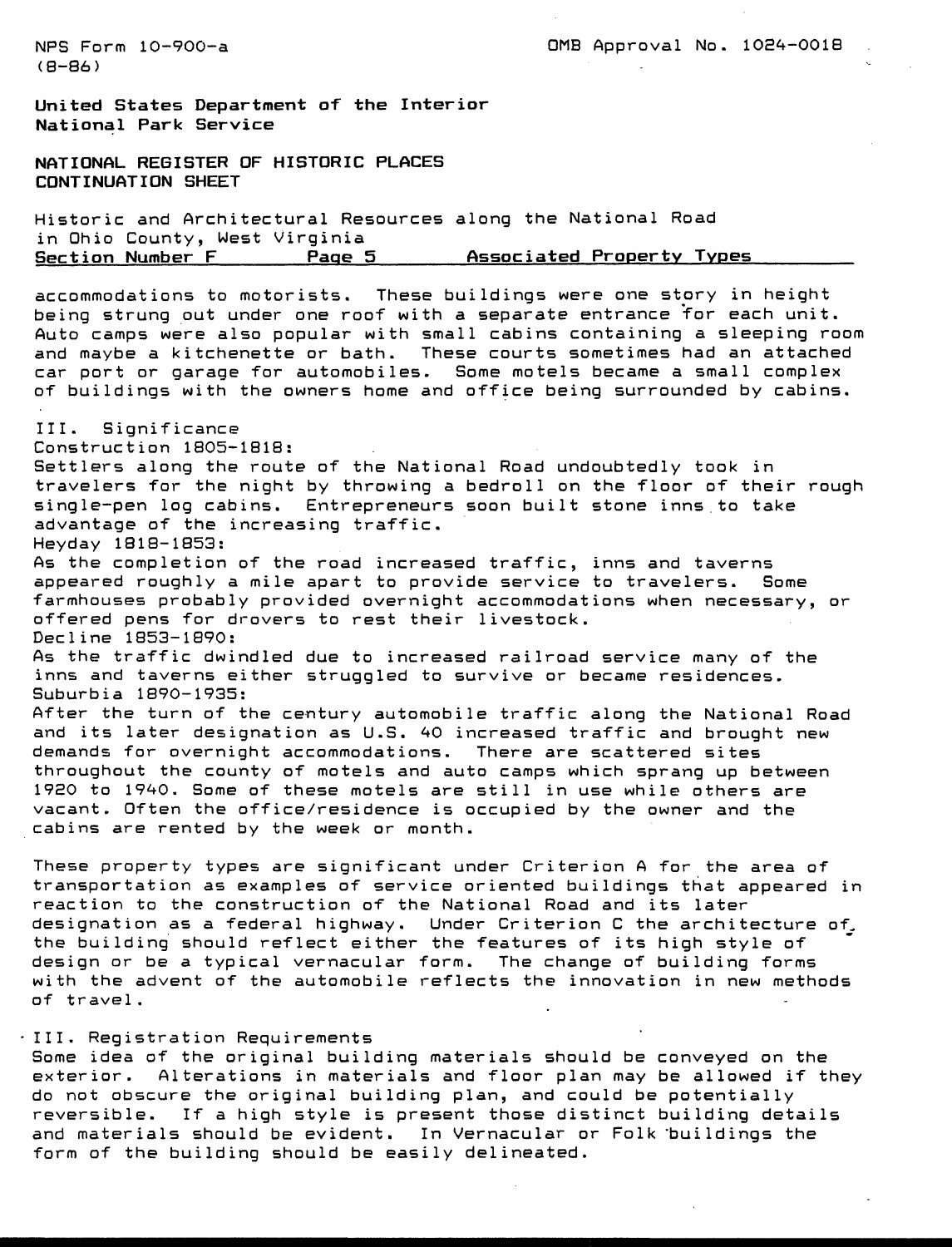(S-86) - --,, - o - . ^\_ rv - -

NFS Form 10-900-a 0MB Approval No. 10E4-0018

**United States Department of the Interior National Park Service**

**NATIONAL REGISTER OF HISTORIC PLACES CONTINUATION SHEET**

Historic and Architectural Resources along the National Road in Ohio County, West Virginia Section Number F\_\_\_\_\_\_\_Page 6 Associated Property Types

I. Name of Property Type: Agriculture & Farm Related Resources

#### II. Descr iption

These properties used the National Road as a means of transporting their county produced goods, and people they housed. Generally these properties have a rural setting with a farmhouse of varying traditional form or style, and outbuildings consisting of, but not limited to, a large frame barn, granary, springhouse, smokehouse, livestock sheds, and corn cribs. Materials for these outbuildings generally have a wooden form, although in the case of springhouses they can have a stone facade or lower level, or be built into a hillside.

Farmhouses from the Heyday period (1818-1852) were usually an I-house form and were constructed of brick or frame, some giving evidence of Federal or Greek Revival details. Large outbuildings would be pegged timber frame construction with wide vertical board siding and many of the foundations would be of sandstone. As the nineteenth century progressed into the period of Decline for the National Road (1853-1890) farmhouses began to be more of a high style Italianate, or Queen Anne with folk styled outbuildings continuing to have the pegged timber frame. The late nineteenth century styles such as Italianate and Queen Anne continued to be popular with the move to Suburbia (1890-1935) through about 1910. After that time the new Colonial Revival styles were popular through the rest of the period ending in 1935. The farmhouses tended to be frame at this time and a glazed tile block may have been used for their foundations as well as the outbuildings. The pegged timber frame barns could still be found on many of the homesteads but the smaller outbuildings were usually built with a balloon frame.

# III. Significance

Construction 1805-1818:

As the nineteenth century began the Revolutionary War land grants to military personnel or the late eighteenth century purchases of settlers were being broken down to smaller more workable farm acreages. Any building activity from this time period would have been after the plans" for the National Road were made public or construction had begun. The establishment of a road gave easier access to the eastern section of Ohio County, which was primarily agriculture, and encouraged settlement. Heyday 1818-1853:

The completion of the road further encouraged settlement along the National Road which was the main access route through eastern Ohio County. The road was the means of transporting goods, products produced on the farms to market as well as a means of movement for the local c i t i zens.

Decline 1853-1890:

While cross country traffic on the National Road declined during this time period there would still have been local traffic transporting goods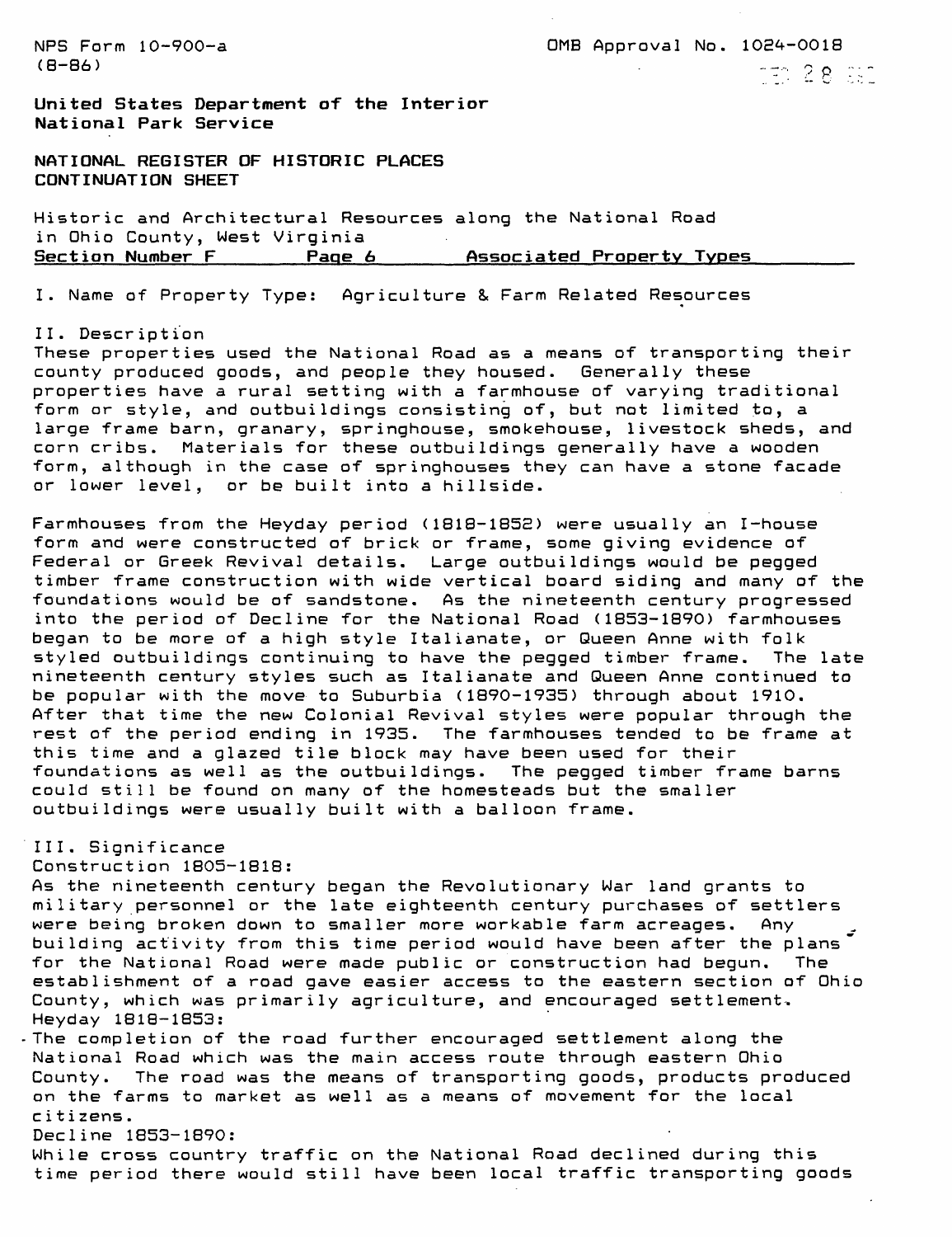NFS Form 10-900-a 0MB Approval No. 10E4-0018

D: 28 UN

**United States Department of the Interior National Park Service**

**NATIONAL REGISTER OF HISTORIC PLACES CONTINUATION SHEET**

Historic and Architectural Resources along the National Road in Ohio County, West Virginia Page 7 **Associated Property Types** 

to market or to a railroad access. Farmsteads began to be developed on the hilly land behind those farms directly on the roadway. Many of these sites are not visible from the National Road but use the highway as access to their lane leading to their property. Suburbia 1890-1935:

As the next generation took control of the farms the earlier farmhouse was sometimes removed in favor of a more modern residence. In other cases a separate residence was constructed for the married son or daughter near the original homestead. The barns and outbuildings continued to be used or, as more modern conveniences became available such as refrigerators which caused springhouses to be outmoded, turned into storage sheds. Land was also sold along the highway for building lots, many of the new owners being commuters to their jobs in Wheeling or Washington, PA. These small homes are usually Bungalow in style.

The agriculture properties are significant under Criterion A in the area of transportation for their use of the National Road as a transportation means for the goods they produced or for they people they sheltered. The farmsteads may also be listed under agriculture for any innovative techniques that may have been developed on the property. The properties are eligible under Criterion B for any significant owners and their contributions to society or local history. Under Criterion C the architecture of the properties should either reflect features of a high style of design, or a traditional form, floor plan or materials.

#### IV. Registration Requirements

Agriculture and farm related resources should reflect a rural setting with no buildings or structures not related to the site within one acre of the resources. The buildings do not need to be visible from the National Road but should have direct access to the highway either by a driveway, farm lane, or right-of-way. The architecture of the farmhouses and outbuildings should convey the idea of the original materials and any stylistic details on the facades. Alterations in materials and floor plan may be allowed if they do not obscure the original building plan, and could be potentially reversible. If a later style of residence is , found on a early farm site the property may still be nominated if the home is 50 years of age and a represents a period of architecture.

I. Name of Property Type: Residences

#### II. Description

Residences were built along the path of the National Road when the route was first announced in 1806, and as the road opened the county to development along its course. While these early homes tended to be connected to farms, people later built houses as summer'homes or primary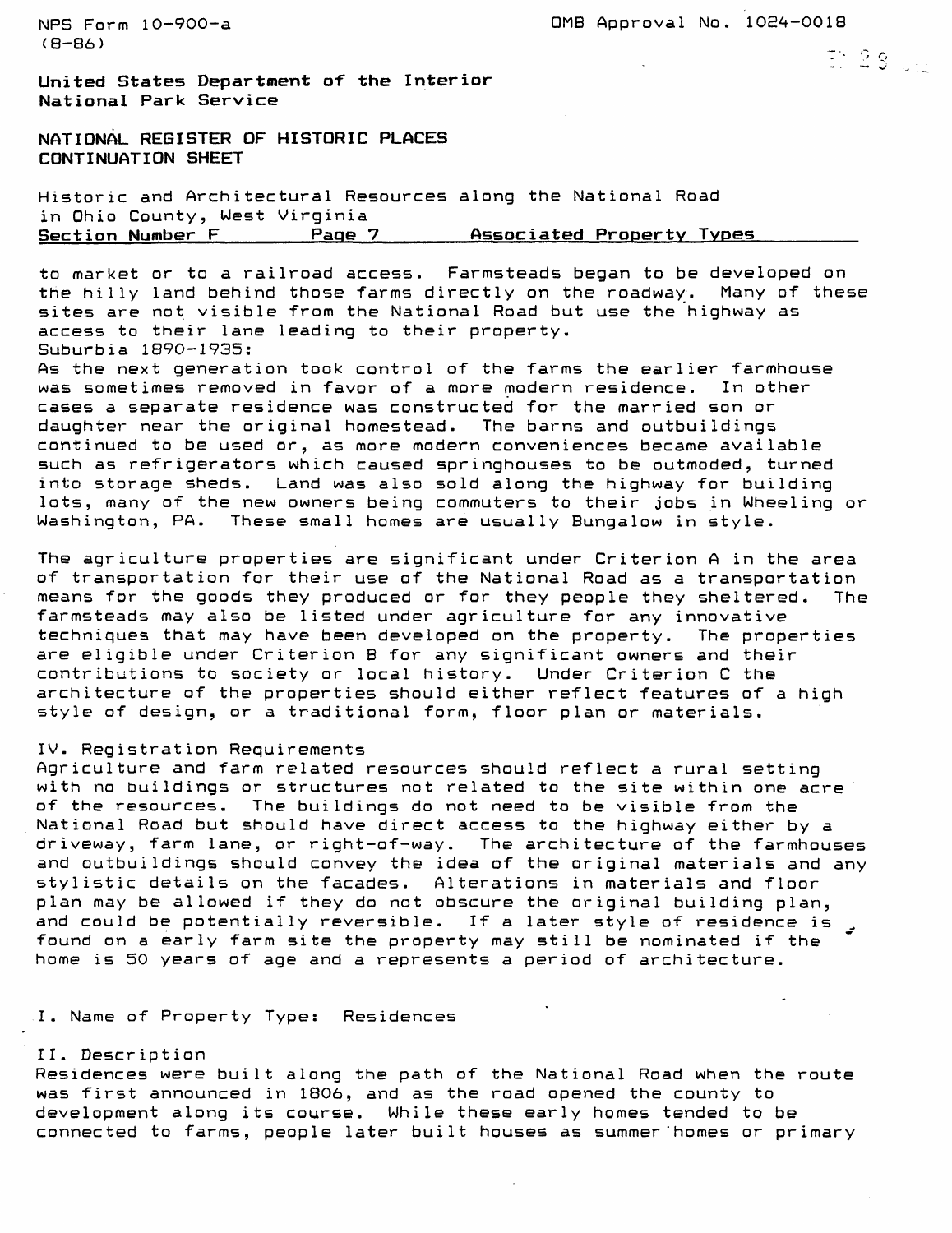NPS Form  $10-900-a$  0MB Approval No.  $1024-0018$ (8–86) substitution of the contract of the contract of the contract of the contract of the contract of the contract of the contract of the contract of the contract of the contract of the contract of the contract of the co

**United States Department of the Interior National Park Service**

**NATIONAL REGISTER OF HISTORIC PLACES CONTINUATION SHEET**

Historic and Architectural Resources along the National Road in Ohio County, West Virginia Section Number F **Page 8** Associated Property Types

residences. The highway provided a major transportation route through the county and into the city of Wheeling for workers and business needs, and gave access to those amenities for people living along or near its path. In the late nineteenth century there was a move to the country and a suburbia setting was created along the route of the National Road from Fulton to Elm Grove, which later was annexed to Wheeling in 1919. Bedroom communities were also established along the rest of the route of the road east through Ohio County. Traces of these twentieth century suburbs, which mainly had Bungalows, can still be seen in Mt. Echo, Valley Grove and Triadelphia.

III. Significance

Heyday 1818-1853:

Residences from this period tend to have Federal or Greek Revival details although they often were updated with Italianate features as styles changed through the nineteenth century. There began to be development in Triadelphia after the town was platted by Josias Thompson in 1829. Decline 1853-1890/Suburbia 1890-1935: Building lots of one to a few acres along the route of the National Road began to be sold by farmers. High styles became popular with some of them having: Gothic Revival, Italianate, Shingle, Queen Anne, National, Neoclassical, Tudor, Colonial Revival, and Bungalow details. The influential leaders of Wheeling began to build their homes in the area from Leatherwood to Elm Grove, bordering or with access to the National Road. Small residential areas or cul-de-sacs grew substantially

The properties along the National Road are significant in the area of transportation under Criterion A since it provided a network of transporting county produced goods, raw materials and people within the county. Properties significant under Criterion B would reflect a contribution by the owner as a leader in Wheeling business, industry or other recognized field. The architecture under Criterion C should reflect a recognized style and noted if it was the work of a master with the building plans drawn up by one of Wheeling's leading architects such as Frederick F. Faris, Edward B. Franzheim or Charles Bates.

#### IV. Registration Requirements

along the highway after the turn of the century.

An idea of the original building fabric should be conveyed on the facades, along with any stylistic details. Alterations in materials and floor plan may be allowed if they do not obscure the original building plan, and could be potentially reversible. Neighborhoods or cul-de-sacs may be eligible for historic districts if there are concentrations of buildings reflecting periods of development.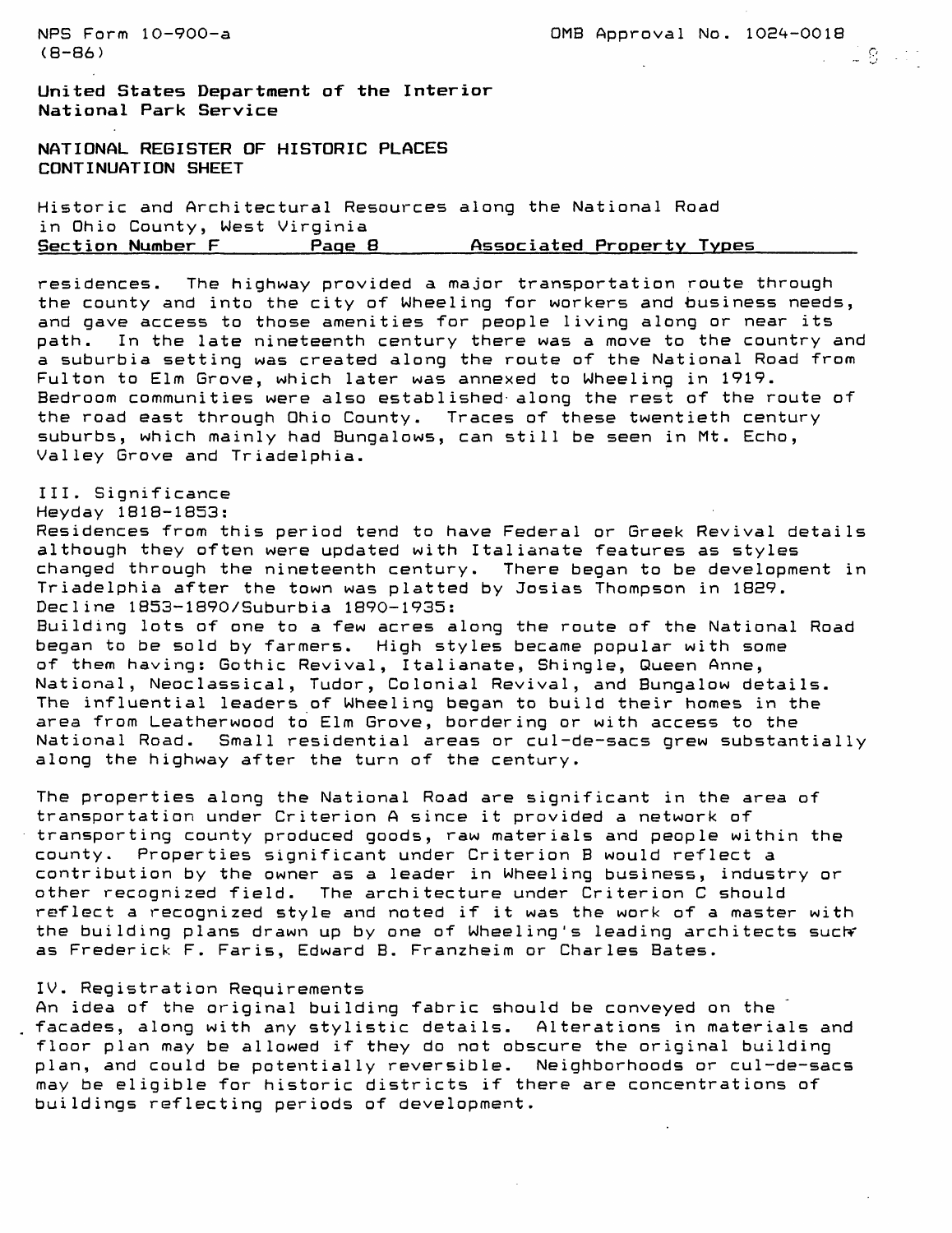NPS Form 10-900-a 0MB Approval No. 1024-0018 (8-86) - , respectively. The contraction of the contraction of the contraction of the contraction of the contraction of the contraction of the contraction of the contraction of the contraction of the contraction of the co

 $\mathbb{C} \cap \mathbb{C} \oplus \mathbb{C}$ 

**United States Department of the Interior National Park Service**

**NATIONAL REGISTER OF HISTORIC PLACES CONTINUATION SHEET**

Historic and Architectural Resources along the National Road in Ohio County, West Virginia Section Number F **Page 9 Associated Property Types** 

I. Name of Property Type: Valley Camp Coal Company Resources

#### 11 . Descr ipt i.on

Valley Camp Coal had a impact on the built environment in Elm Grove and Triadelphia with the homes and amenities they built for their workers. The company moved into the area between 1907 and 1910 when they operated four mines along the route of the National Road. These included the Eskew Mine on the west side of Wheeling Creek and the original Number One Mine on the east hillside, both in the 2100 block of National Road in Elm Grove. The Number Two Mine was in the center of Triadelphia on the south side of Little Wheeling Creek opposite what now remains of a concrete tipple. The Number Three or Boyd Mine was across from the Valley Camp Coal offices at the intersection of Gashell Road and National Road, east of Triadelphia. This site also had a coal washing plant which operated from 1917 to 1980.

Valley Camp Coal housed their workers in company built housing which was constructed from c. 1910 to the 1940's. The slightly varying two-story box-like houses or one story gable end and wing were primarily built on the south side of National Road or Little Wheeling Creek near Middle Creek Road in Triadelphia. The camps which were numbered 1, 2, and 3 are located on pockets of land between the creek and the ridge of hills to the south. The management personnel for the company constructed their own homes on the north side of the National Road, according to local residents. These homes are scattered and interspersed with non-company residents along the length of the highway and would only be detected by deed searches or oral information. This time period does coincide with the suburbia development in the small towns of Triadelphia, Valley Grove and Mt. Echo. These towns and areas in between show a significant number of Bungalows. Valley Camp employed 1500 people before 1979, when operations were curtailed due to federal regulations regarding high sulphur coal.

The original offices of Valley Camp Coal used to be in Elm Grove in the 2100 block of National Road with the offices on the second floor and the company store on the first floor. This building has since been razed. In the 1940's the headquarters moved to the Gashell Road location on National Road where they shared a building before moving next door to their own office in 1948. A small complex was created along the National Road with the coal mine and coal washing plant on the south side of the roadway, next to the railroad line, and the offices on the north side. Valley Camp Coal also operated a company store on National Road next to their headquarters. The store, which is a large gabled two-story building, closed in 1988, but until that time sold clothing, appliances, guns, tools, and hardhats as well as groceries. Next to the store Valley Camp Coal operated a gas station where employees could charge gasoline.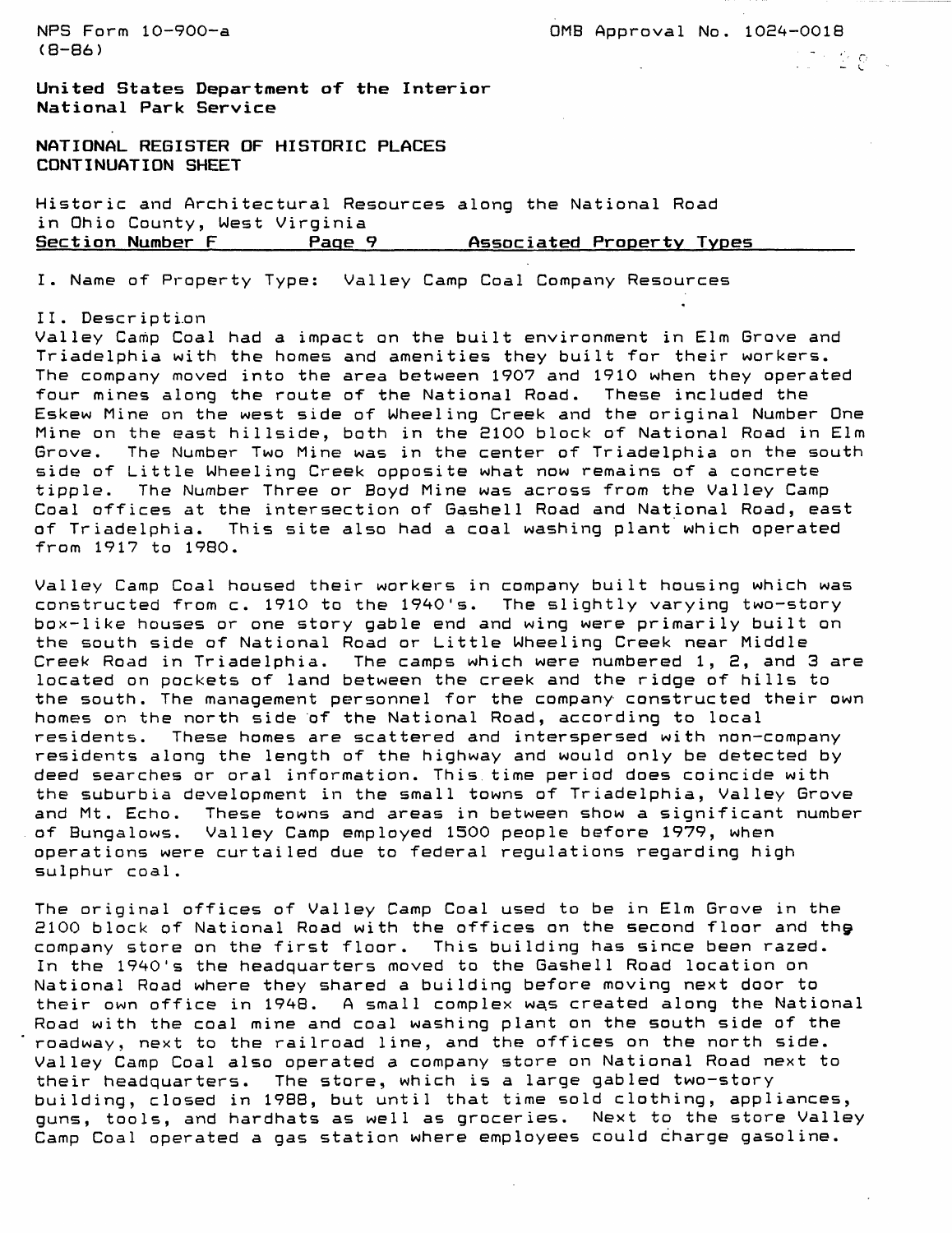NPS Form 10-900-a 2000 COMB Approval No. 1024-0018

**United States Department of the Interior National Park Service**

**NATIONAL REGISTER OF HISTORIC PLACES CONTINUATION SHEET**

Historic and Architectural Resources along the National Road in Ohio County, West Virginia<br>Section Number F Page **Section Number F\_\_\_\_\_\_\_Page 10\_\_\_\_\_\_Associated Property Types\_\_\_\_\_\_\_\_**

III. Significance Suburbia 1890-1935:

All the resources of Valley Camp Coal would fall under the Suburbia time period since the company only began operations in 1907. The need for worker housing in the area of Elm Grove and Triadelphia is undoubtedly what spurred development in those areas. The built resources of Valley Camp Coal Company are significant under Criterion A in the area of transportation since the National Road provided a major artery for the local transportation of coal. Being a cheap local resource, coal was in demand by the nearby colleges, nail plants and hospitals as well as local home owners. The resources would also be significant under industry since the coal industry is a major business in West Virginia. Under Criterion C the architecture for the buildings should reflect a traditional form, floor plan or materials, or have features of a high style of architecture. There may be some resources still extant that could be contributing under engineering if they reflect a construction or manufacturing technique that is unique or traditional within the coal industry.

## IV. Registration Requirements

The workers houses located in the three camps are going to be of a folk or local carpenter-builder design and form. Given the time of construction there will most likely be some Colonial Revival or Bungalow details. If any of the camps should be proposed as a historic district, a. significant number of the homes should retain their architectural character with some idea of the original materials conveyed on the facade. Alterations in materials and floor plan may be allowed if they do not obscure the original building plan and could be potentially reversible. Also the streetscape and subdivision of the district should reflect the original layout of the camp site.

Since the homes of the management personnel are going to be interspersed in the county they will either have to stand on their own architectural merit, or be part of a neighborhood. These homes should convey the idea of the original building fabric or stylistic features on the exterior,  $\varphi$ allowing some alterations in materials and floor plan that do not obscure the original building plan and could be potentially reversible.

The headquarter buildings of the coal company form a small complex at the intersection of Gashell and Nat-ional Road. If nominated together as a historic district the buildings should reflect their original building layout, with the exterior requirements the same for the housing. The company store has been covered with metal siding but the other buildings seem to reflect their original materials.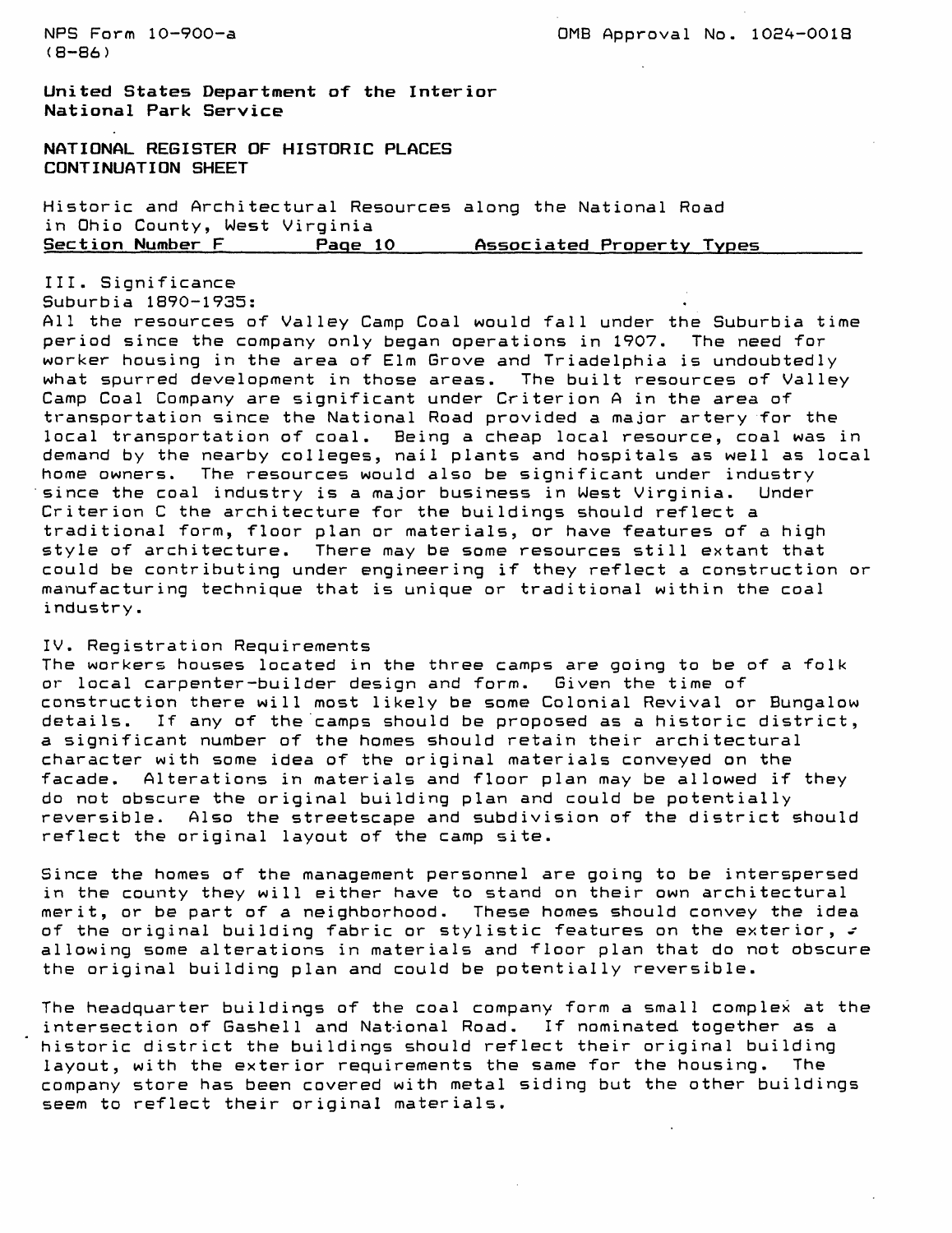**United States Department of the Interior National Park Service**

**NATIONAL REGISTER OF HISTORIC PLACES CONTINUATION SHEET**

Historic and Architectural Resources along the National Road in Ohio County, West Virginia Page 11 Associated Property Types

I. Name of Property Type: Business/Commerce Buildings

#### II. Description

With the move of people and homes outside the original boundaries of Wheeling at the turn of the twentieth century and the development of a string of suburbs along the route of the National Road, there predictably followed a development of business and commerce to provide service and necessities to the population. Business districts developed in Elm Grove, Leatherwood and Edgwood along the National Road as well as the small towns of Triadelphia, and Valley Grove. These business areas are distinguished by groupings of commercial buildings with a storefront on the first floor that range in height from one to six stories.

In Triadelphia, these buildings were built mid-to-late nineteenth century with brick facades expressing stylistic features of Federal, Greek Revival or Italianate design. Generally the buildings are two stories in height and have a large front display window. Those existing buildings in Valley Grove tend to be early twentieth century to the 1940's with a wood, brick or concrete block facade. Service oriented businesses include two early gas stations. Scattered along the road are some turn of the century general stores with a two to three story facade usually covered with insul-brick or metal siding.

Within the present day Wheeling there is a business district in Elm Grove that is concentrated in the 2100 to 2200 block of National Road. The buildings are late nineteenth to early twentieth century with stylistic features including but not limited to Italianate, Neoclassical, and Art Deco. The buildings are generally brick and are two to six stories in height. North of the now defunct elevated railroad line the contributing buildings are scattered with noncontributing late twentieth century in-fill .

In Edgwood a small business district developed about 1910 at Edgington Lane and National Road. Some of the buildings are a combination of first floor commercial spaces with offices or apartments on the upper floors. The buildings are brick and are one to five stories in height exhibiting stylistic features of Classical Revival, aside from a general three part storefront, as well as one stucco Mission Revival. There are other nearby business buildings on Edgington Lane which contributed to the business district. These are scattered from National Road to Carmel Road .

The business district in Leatherwood has been modernized with a commercial strip from Mt. de Chantal Road to Bethany Pike. There is one brick commercial building from the early twentieth century within these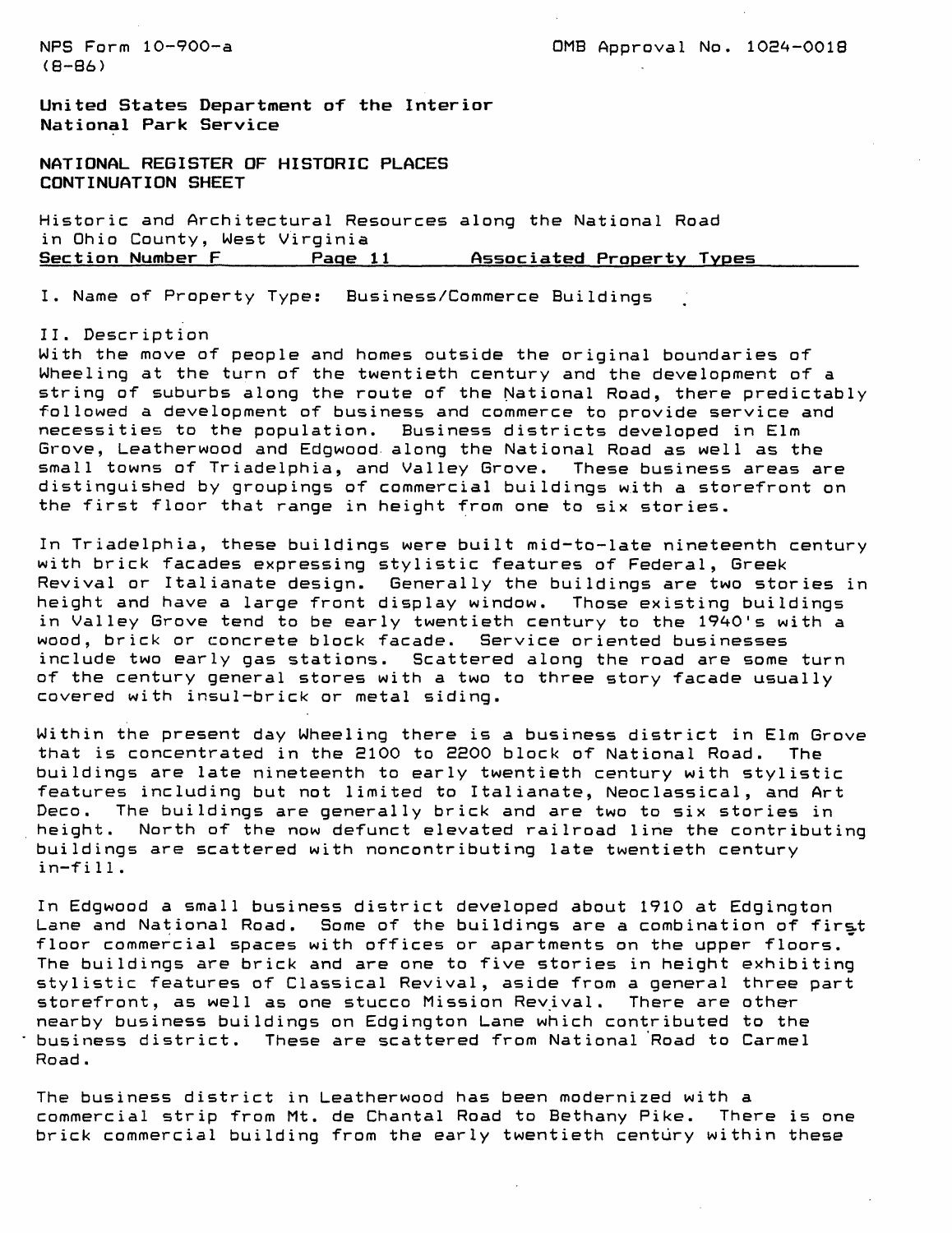**United States Department of the Interior National Park Service**

NATIONAL REGISTER OF HISTORIC PLACES CONTINUATION SHEET

Historic and Architectural Resources along the National Road in Ohio County, West Virginia Page 12 Associated Property Types

boundaries, as well as a 1930's Pure Oil gas station. There are other brick commercial buildings to the west at Glenwood Avenue,, Bank Street, and Wagner Street, filtering into the Fulton neighborhood. These one to three story buildings are constructed of brick with Neoclassical or Art Deco stylistic features, or exhibit a general three part facade.

III. Significance Heyday 1818-1853: The route of the National Road and the constant traffic was appealing to businesses and commercial ventures. Early districts developed in Fulton, Elm Grove and Triadelphia. Grist mill activities in Elm Grove, and Valley Grove were a natural draw to farmers and caused some nearby development. Decline 1853-1890: The railroads began to transport goods ordered by businesses and commercial enterprises. Owners liked to be near access to these delivery sites and the traffic of people using the facilities. The death of Lydia Shepherd and the sale of her lots in Elm Grove in 1869 caused the development of the then outlying district. Suburbia 1890-1935: The move of residents to the outlying suburbs caused business and commercial enterprises to grow along the route of the National Road. Small districts developed in Leatherwood, and Edgwood.

The business or commercial buildings along the National Road are significant under Criterion A for commerce, since they involved the business of trading goods, services and commodities; and also for transportation since the National Road was used to transport those goods and people. A few of the buildings may be significant under Criterion B if the owner played a significant part in Ohio County's past and development. The architecture of the buildings under Criterion C should reflect certain features for any high style, or have a three part storefront. A few of the buildings are known to have been designed by the hand of a master or noted Wheeling architect such as Frederick F. Faris, Edward B. Franzheim, or Charles Bates. s

#### IV. Registration Requirements

Any commercial building should retain its three part front of: first floor storefront, upper story openings, and entablature or cornice. While the first floor may be altered with the display area filled-in or covered, there should be evidence on the upper story or entablature of the original materials and any stylistic features. Some businesses or offices may not have a first floor storefront but have smaller windows that mirror the upper story openings. There may still be delineation of a three part front by use of a first floor cornice or stringcourse.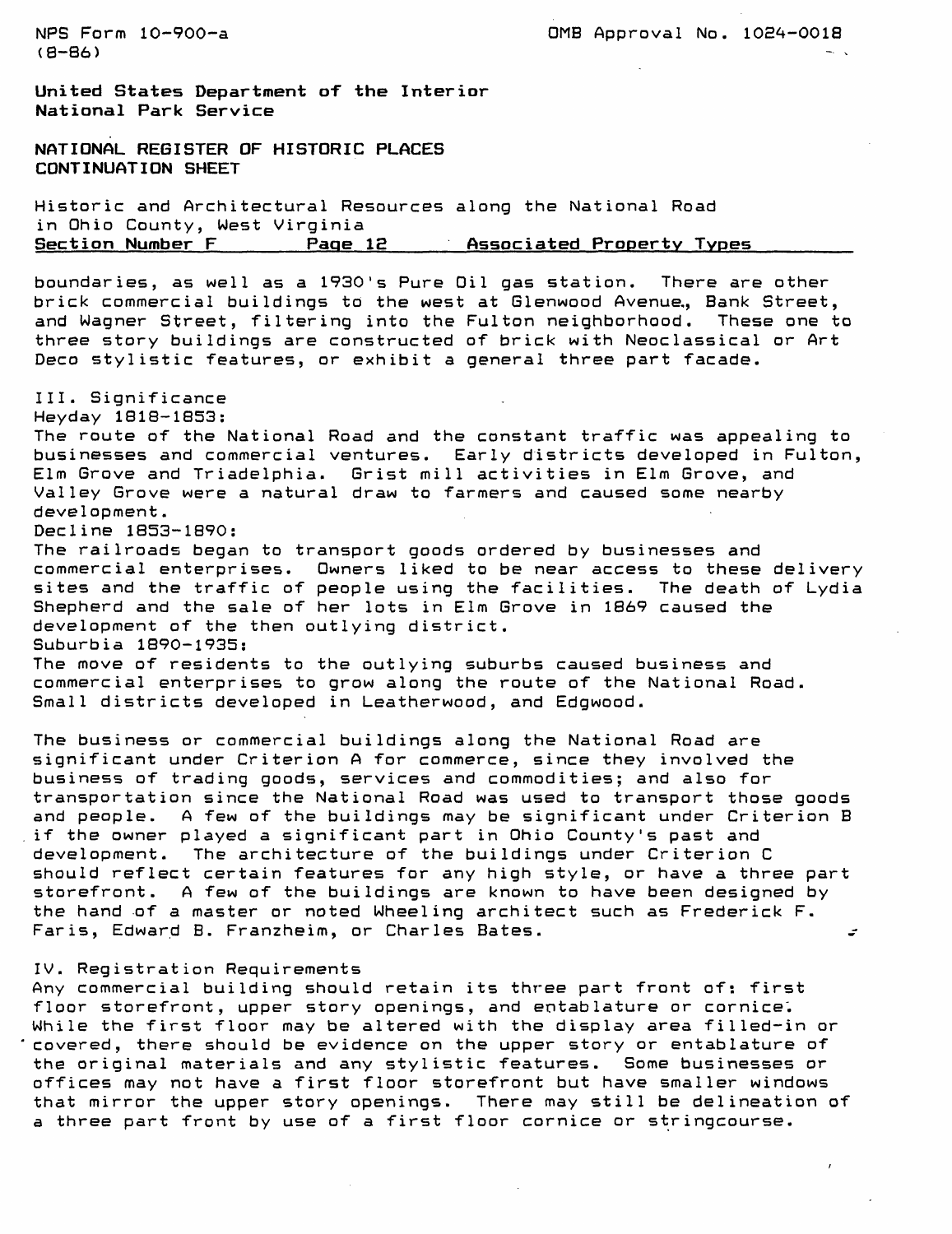(8-86) : The Contract of the Contract of the Contract of the Contract of the Contract of the Contract of the C

NFS Form 10-900-a 0MB Approval No. 10E4-O018

**United States Department of the Interior National Park Service**

**NATIONAL REGISTER OF HISTORIC PLACES CONTINUATION SHEET**

Historic and Architectural Resources along the National Road in Ohio County, West Virginia Page 13 Associated Property Types

Both types of buildings should convey an idea of the original materials on the exterior. Alterations and additions to the storefronts may be allowed if they do not distract from the original building plan, and could be potentially reversible.

I. Name of Property Type: Civic Buildings

#### II. Descr iption

As the National Road began to be developed in the late nineteenth and early twentieth century and people began to populate Ohio County east of downtown Wheeling, there arose a need for civic improvements. These improvements evolved in the form of schools for the education of both blacks and whites, and the construction of churches.

During the nineteenth century and early twentieth century there were a number of small one or two room schools scattered throughout Ohio County. These are primarily one story in height with wood siding, having a center front door and side windows. The Kruger School in Elm Grove is one of two remaining Wheeling examples of a Victorian style school with a red brick two-story facade and square tower. Some of those one room schools constructed during the late nineteenth and early twentieth century are still in existence although many have been converted for a new use. A few of these were built directly along the route of the National Road in such areas as Leatherwood, and Valley Grove as early as the 1870's.

With the annexation of the suburbs and the push to consolidate the schools there was a marked increase in the number of schools built in the 1920's. At least four of these public schools, and one parochial school, are located along the current route of the National Road and six schools are within a few blocks. These buildings are of red or tan brick color with limestone details, being two to three stories in height and favoring a Neoclassical style of design.

Mission churches sponsored by the downtown Wheeling churches followed the move to locate outside of Wheeling. Later, as the downtown lost its  $s$ population to the suburbs new sanctuaries were constructed along the National Road mainly between Bethany Pike and Park View Lane. The style of architecture varies for the individual churches with Richardsonian Romanesque, Gothic Revival and other modern edifices being present. Materials vary from stone to different colors of brick with the form being a gabled sanctuary with irregular wings.

## III. Significance

Decline 1853-1890:

A few one-room schools may still be located on or near the National Road although most have been converted to residential or storage use and may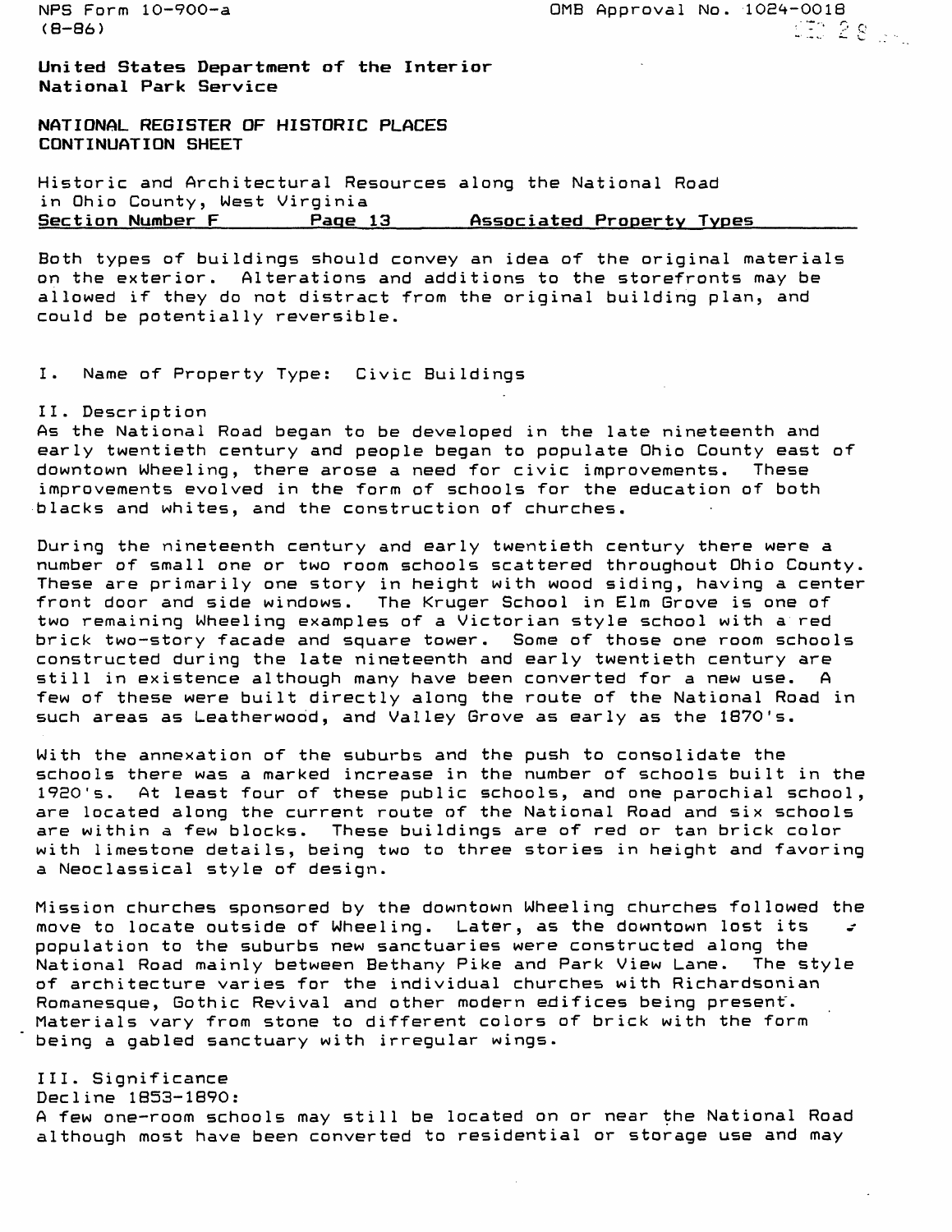**United States Department of the Interior National Park Service**

**NATIONAL REGISTER OF HISTORIC PLACES CONTINUATION SHEET**

Historic and Architectural Resources along the National Road in Ohio County, West Virginia **Section Number F\_\_\_\_\_\_\_Page 14\_\_\_\_\_\_Associated Property Types\_\_\_\_\_\_\_**

be hard to distinguish. These do represent the efforts of the county to provide free schooling to children. Suburbs 1890-1935:

The move to the suburbs increased the number of children needing education. In 1919 the consolidation of the Ohio County Schools was begun, coinciding with the annexation of the suburbs to the city of Wheeling. This move spurred construction of larger schools beginning about 1916 until 19E9, in regional areas of the county. The cornerstones of some of these schools indicate that the architectural plans were favored from Wheeling architects Frederick F. Faris and Edward B. Franzheim. Just as there was need to educate the children in the fundamentals there was a wish to provide a religious environment for the children who were being moved to the suburbs. Hence private individuals sponsored nondenominational Sunday schools or downtown institutions opened mission churches.

The significance of the civic buildings would be under Criterion A for transportation, since the National Road was the source of moving children and families to these church and school institutions as well as communicating the growth and development of Ohio County. The buildings may also be significant in the areas of education or religion depending on their focus. In the case of parochial schools the buildings might share these areas of significance.

Churches would be significant under Criterion C if their architecture displayed stylistic features in Gothic Revival, Richardsonian Romanesque, or another recognized style. Schools buildings would be significant under Criterion C if their architecture displayed any new ideas in form for classrooms, or recreational areas; or if the style details were significant in Neoclassical, Art Deco or Modern designs. These new churches and schools were often designed by one of Wheeling's noted architects, such as Frederick F. Faris, Edward B. Franzheim, or Charles Bates.

#### IV. Registration Requirements

The civic building resources must be examples of the identified subtypes: schools or churches. They must be either located on the National Road or have used that route for access to their property site. The buildings must also convey some idea of original materials, and details of any high style. Alterations and additions in materials and floor plan may be allowed if they do not distract from the original building plan.

## subtype: schools

These resources are considered under Criterion A in the area of education if they were used for conveying or acquiring knowledge or skills through systematic instruction, training, or study. They may also be considered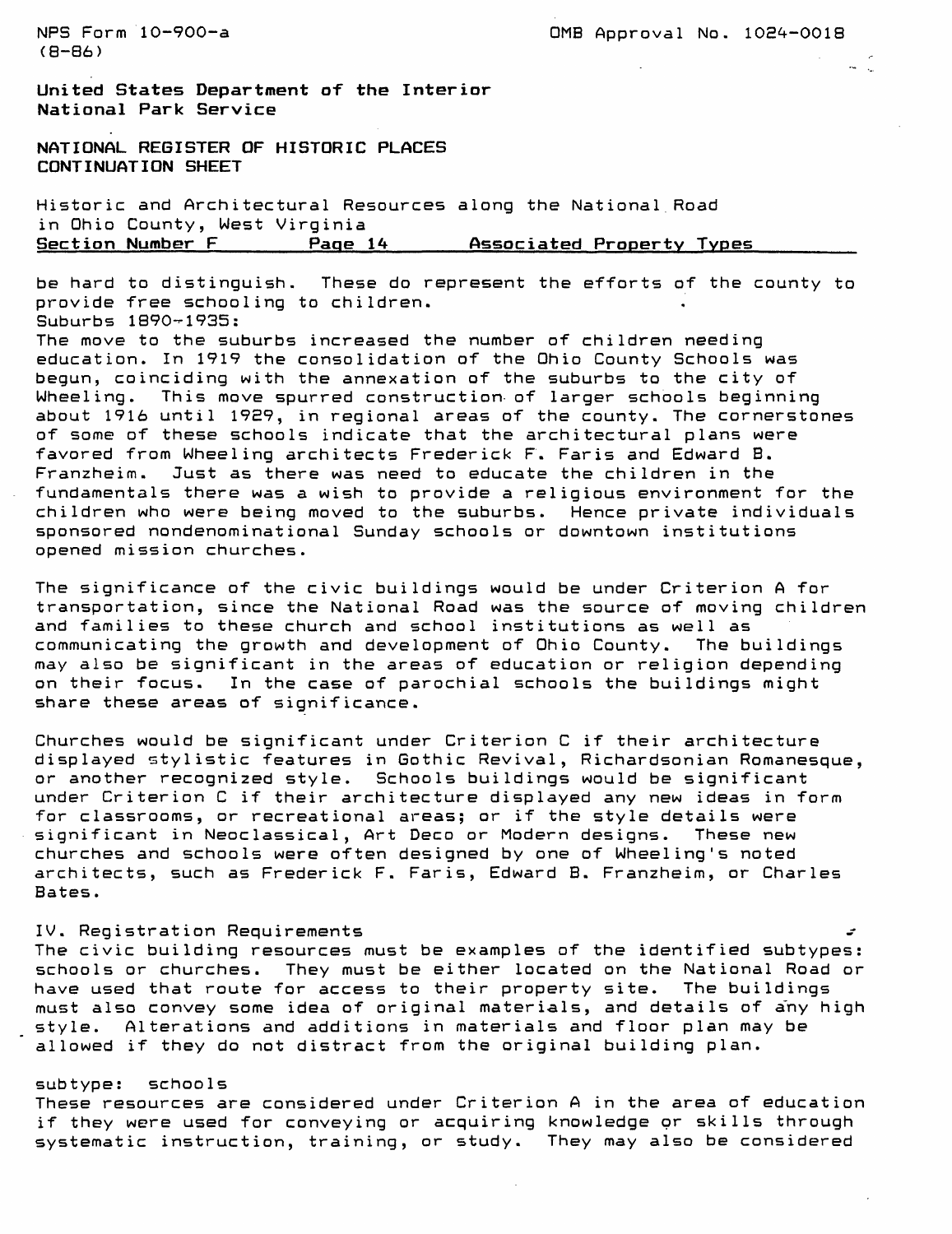$(B - B6)$ 

**United States Department of the Interior National Park Service**

**NATIONAL REGISTER OF HISTORIC PLACES CONTINUATION SHEET**

Historic and Architectural Resources along the National Road in Ohio County, West Virginia<br>Section Number F Page Page 15 **Associated Property Types** 

under transportation if they are constructed on or near the National Road which encouraged the growth and development of Ohio County and was a<br>principal means of transporting people throughout the county. If a principal means of transporting people throughout the county. school is affiliated with a church it may also be considered in the area of religion if the curriculum has close ties with the doctrine of the church. The buildings may be under Criterion C if the architecture of the school exhibits the work of a master or has a significant number of details suggesting a recognized architectural style such as Neoclassical, Art Deco or Modern.

#### subtype: churches

Building resources would be considered under Criterion A in the area of religion if they are examples of institutions having a organized system of beliefs, practices, and traditions. They may also be under the area of transportation if they are constructed on or near the National Road which encouraged the growth and development of Ohio County and was a principle means of transporting people throughout the county. The buildings may be under Criterion C if the architecture exhibits the work of a master or is a recognized style such as Gothic Revival, Richardsonian Romanesque or Modern.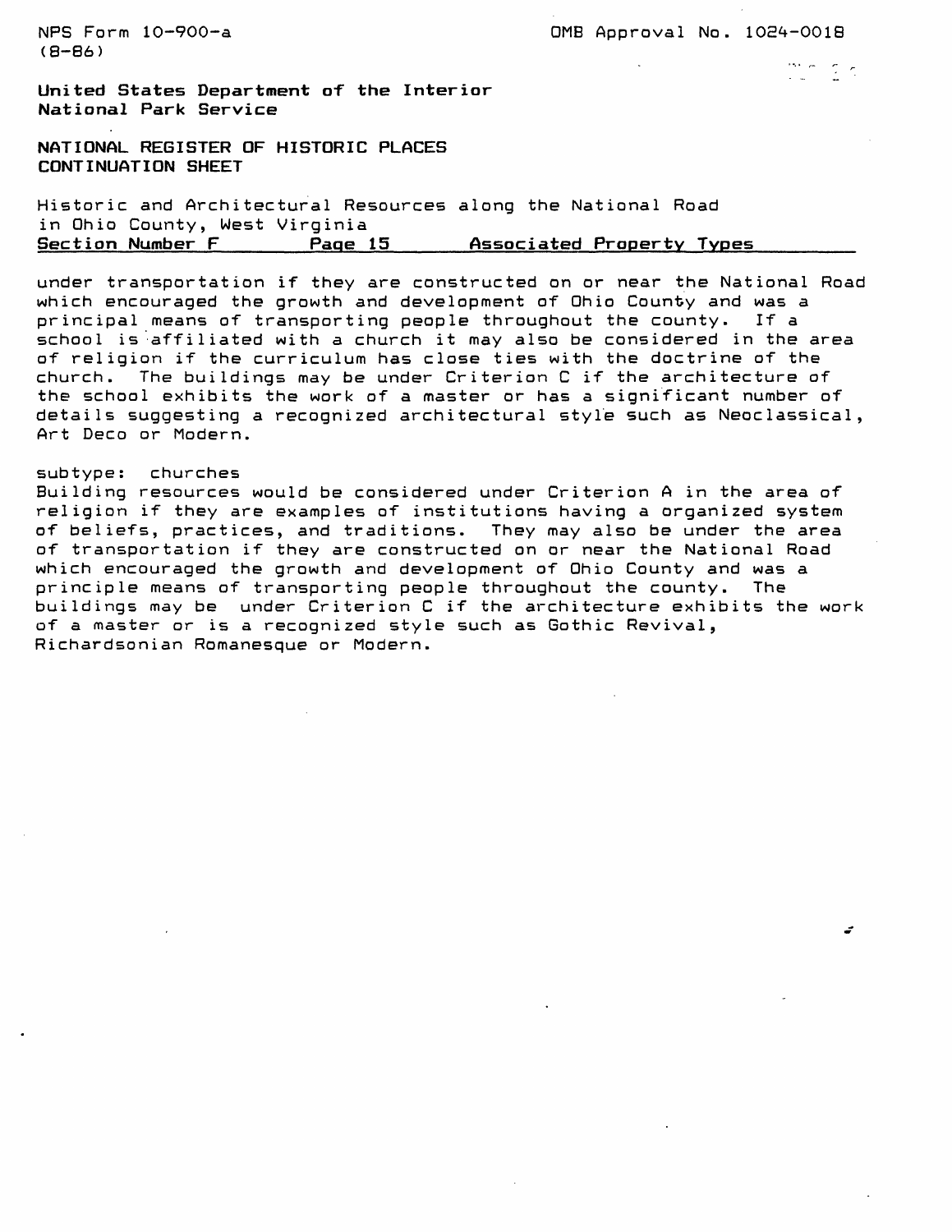(8–86) l.: 1990 l.: 1990 l.: 1990 l.: 1990 l.: 1990 l.: 1990 l.: 1990 l.: 1990 l.: 1990 l.: 1990 l.: 1990 l.: 1

**United States Department of the Interior National Park Service**

**NATIONAL REGISTER OF HISTORIC PLACES CONTINUATION SHEET**

Historic and Architectural Resources along the National Road in Ohio County, West Virginia Section Number G \_\_\_\_\_\_Page 1 \_\_\_\_\_\_ Geographical Data

The geographical area encompasses the properties adjacent to the sixteen miles of the National Road that traverse Ohio County, West Virginia, including the city of Wheeling; the communities of Triadelphia, Valley Camp, Roney's Point, Valley Grove, and Mt. Echo; and the rural areas between the settlements.

# **Section Number H/Paqe 1 Summary of Identification and Evaluation Methods**

The multiple property listing of historic and architectural resources along the National Road in Ohio County is based on 1991 surveys of Wheeling, Wheeling Island, and the remainder of Ohio County. The Wheeling Island survey was conducted by Donnelly, Sandor and Sands for the City of Wheeling, while the Wheeling and Ohio County surveys were done by Katherine Jourdan and Laura Pfeifer under the auspices of the West Virginia Department of Culture and History. The inventories identified 3,878 resources in Wheeling, 921 on the Island, and 894 in Ohio County. Resources included buildings, bridges, and street furniture. Every passable road, public and private, leading to a known or suspected property was driven, and every building marked on the USGS topographical maps of the county were viewed. The buildings were recorded based upon their architectural character with an emphasis upon age and rarity, as well as an unaltered appearance, and representative of varied types and styles. Those not recorded were passed over due to lack of integrity or because they were less than fifty years old. All recorded resources were photographed and documented on inventory forms. Resources within Wheeling's city limits were recorded on maps obtained from the City of Wheeling's Department of Development. Sites outside of Wheeling limits were recorded on USGS topographical maps. The survey identified a wide range of resources in the county spanning the years from 1798 to World War II.

Due to time and budgetary limitations and the large number of identified resources, the Department of Culture and History focused on exceptional resources to be included in National Register nominations based upon their important styles and property types in the county. The area along the National Road was selected for a multiple property nomination due to its historic importance, its impact on local communities, and the remarkable breadth of intact resources located along the- road. The four associated historic contexts were suggested by the history of the road itself, and each represents a different stage in the life and continued use of the National Road. These four stages were also used to organize the significant property types by function under the historic contexts: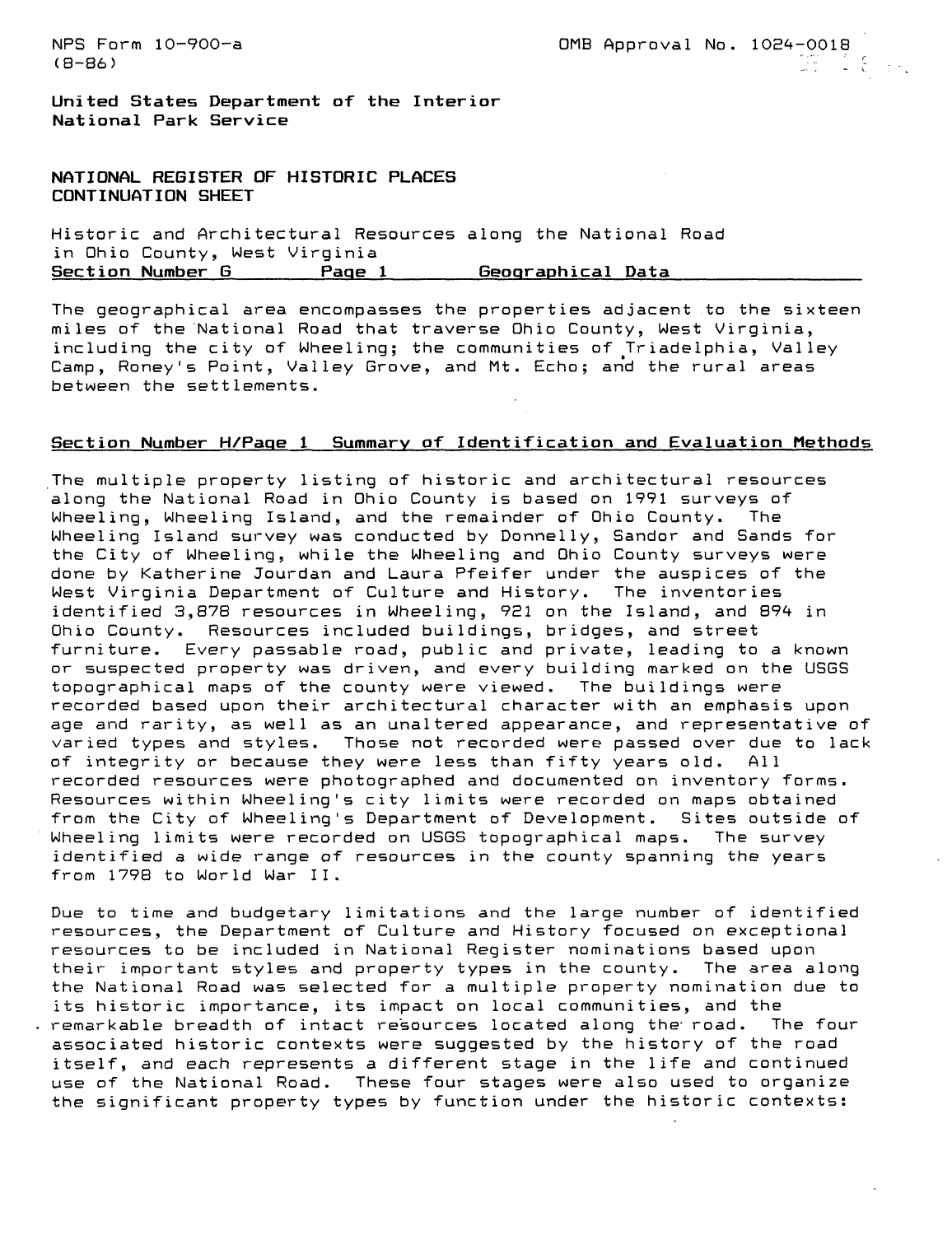NFS Form 10-900-a 0MB Approval No. 102^-0018  $(48, 28, 1)$ 

**United States Department of the Interior National Park Service**

**NATIONAL REGISTER OF HISTORIC PLACES CONTINUATION SHEET**

Historic and Architectural Resources along the National Road in Ohio County, West Virginia Section Number H/Page 2 Summary of Identification and Evaluation Methods

1) Construction of the National Road 1805-1818; E) Heyday of the National Road 1818-1853; 3) Decline of the National Road and Continued Development of Ohio County 1853-1890; 4) Growth of Wheeling Suburbia and the Resurgence of the National Road 1890-1930.

The architecture of the selected resources was evaluated with the registration requirements in mind, focusing on those buildings that displayed original materials for the time and style period in which they were constructed. Those styles include folk or rural floor plans and building traditions as well as those having style features typical during the nineteenth and early twentieth centuries. Requirements were based upon a knowledge of existing properties.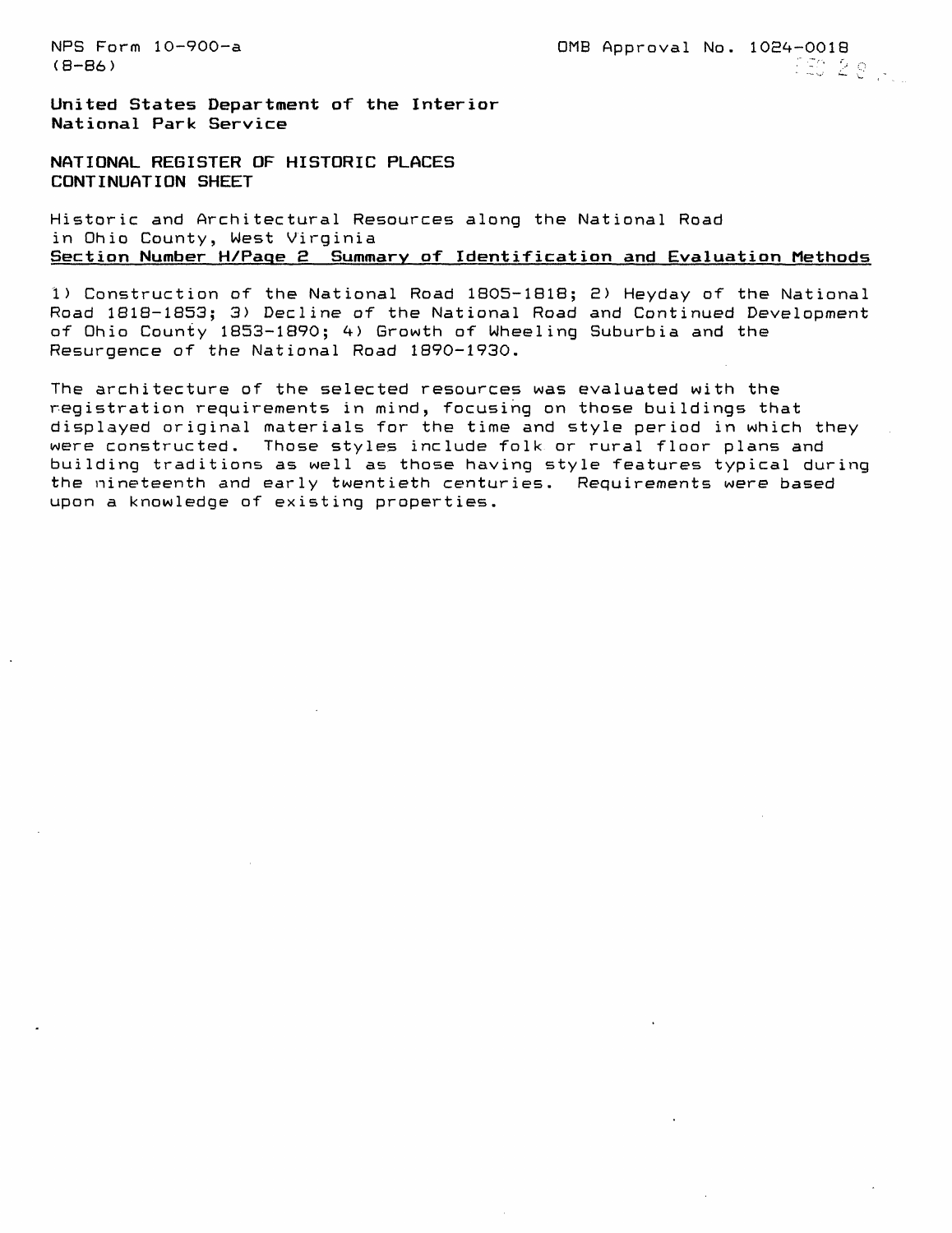$(B - B6)$ 

NPS Form 10-900-a 0MB Approval No. 10E4-0018

**United States Department of the Interior National Park Service**

**NATIONAL REGISTER OF HISTORIC PLACES CONTINUATION SHEET**

Historic and Architectural Resources along the National Road in Ohio County, West Virginia **Major Bibliographical References** 

BOOKS:

- Ainsworth, Elizabeth Yeager and Robert G. Ainsworth. WHEELING: A PICTORIAL HISTORY. Norfolk, Virginia: Donning Company, 1977.
- Ambler, Charles Henry. A HISTORY OF TRANSPORTATION IN THE OHIO VALLEY. Glendale, California: Arthur H. Clark Company, 1932.
- Belasco, Warren James. AMERICANS ON THE ROAD: FROM AUTOCAMP TO MOTEL, 1919-1945. Cambridge, Massachusetts: MIT Press, 1979.
- Bruce, Robert. NATIONAL ROAD: MOST HISTORIC THOROUGHFARE IN THE UNITED STATES, AND STRATEGIC EASTERN LINK IN THE NATIONAL OLD TRAILS OCEAN TO OCEAN HIGHWAY. Published in cooperation between National Highways Association, Washington, D.C., or Old Slip, N.Y. City, and Robert Bruce, Clinton, Oneida County, N.Y., 1916.
- Conley, Philip. HISTORY OF THE WEST VIRGINIA COAL INDUSTRY. Charleston, West Virginia: Education Foundation, Inc., 1960.
- Fetherling, Doug. WHEELING: AN ILLUSTRATED HISTORY. Woodland Hills, California: Windsor Publications, 1983.
- Hulbert, Archer Butler. THE CUMBERLAND ROAD. Cleveland, Ohio: Arthur H. Clark Company, 193E.
- lerley, Merritt. TRAVELING THE NATIONAL ROAD. Woodstock, New York: Overlook Press, 1990.
- Jordan, Philip D. THE NATIONAL ROAD. Gloucester, Massachusetts: Peter Smith, 1966.
- Litman, J.L. Valley Camp Coal Company, Triadelphia, West Virginia. Interview, 17 December 1991.
- Meyer, Balthazar Henry, et al. HISTORY OF TRANSPORTATION IN THE UNITED STATES BEFORE 1860. Cambridge, Massachusetts: Murray Printing Company, 1948.
- Miller, Carol. "The Romance of the National Pike." WESTERN PENNSYLVANIA HISTORICAL MAGAZINE. 10 (January 1927): 1-37.
- Schneider, Norris F. THE NATIONAL ROAD: MAIN STREET OF AMERICA. Columbus, Ohio: Ohio Historical Society, 1975.